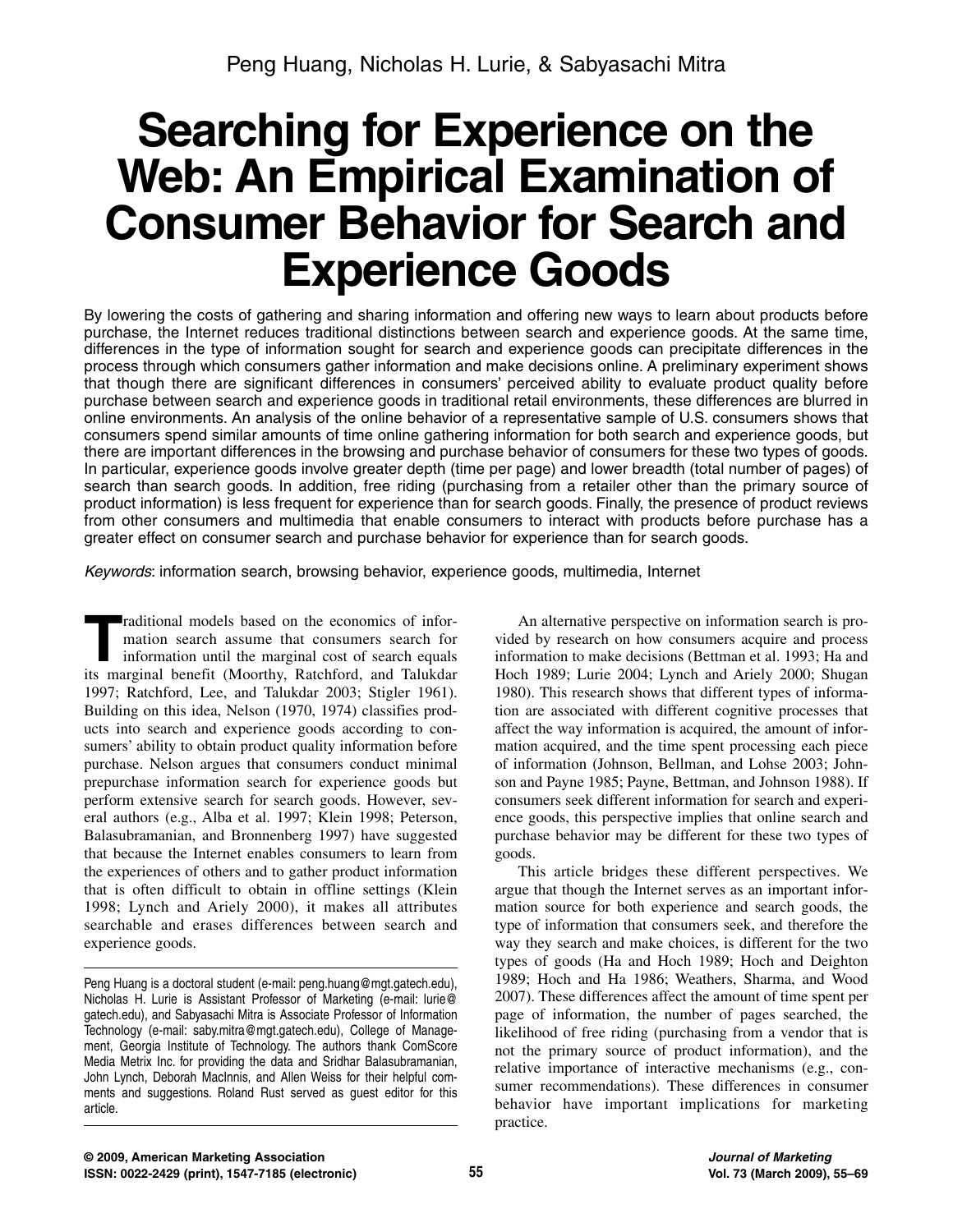We examine these issues in two stages. First, we conduct a preliminary experiment that compares consumer perceptions of their ability to obtain product quality information for search and experience goods in online versus traditional retail settings. Second, using data on actual browsing behavior collected by placing tracking software on the browsers of a representative sample of U.S. households, we compare online browsing and purchase behavior for search versus experience goods.

In support of the idea that the Web makes all attributes "searchable," we find that differences between search and experience goods, in terms of the perceived ability to assess product quality before purchase, are less in online shopping than in traditional retail settings. Correspondingly, in examining the browsing data, we find that consumers spend similar amounts of time searching online for information on search and experience goods. However, we find significant differences in the way consumers search and purchase these two types of products online. In particular, experience goods involve greater depth of search (characterized by more time spent per product page), whereas search goods involve greater breadth of search (characterized by more product pages viewed). We also find that free riding (buying from a retailer other than the primary source of product information) occurs more frequently for search than for experience goods. Finally, we find that mechanisms used by Internet vendors to enable consumers to learn from the experience of others or experience product attributes before purchase (e.g., consumer feedback, third-party recommendations, multimedia presentations) increase the time spent on a Web site and the likelihood of purchase from that Web site to a greater extent for experience than for search goods.

We conclude from our empirical results that the search and experience goods classification (Nelson 1970, 1974) still provides important insights into consumer behavior in online environments. However, this is not because of differences in the ability to assess product quality before and after purchase, as originally conceptualized by Nelson (1970, 1974); rather, it is because of fundamental differences in the type of information consumers seek for these two types of products and, consequently, in their search and purchase behavior.

Although the experience versus search good classification has a long tradition in the marketing literature (Bloom and Pailin 1995; Ford, Smith, and Swasy 1990; Franke, Huhmann, and Mothersbaugh 2004; Wright and Lynch 1995) and despite the growing interest in online information search (Bucklin and Sismeiro 2003; Johnson et al. 2004; Klein and Ford 2003; Moe 2003; Moe and Fader 2004; Ratchford, Lee, and Talukdar 2003), this is the first study to examine differences in information search for the two product categories based on directly observed online consumer search behavior. The data set we examine enables us to observe information search directly and does not suffer from recall problems associated with self-reported data. In addition, following Winer (1999), we enhance the validity of our findings by combining experimental results with real-world data.

We organize the rest of the article as follows: The next section develops hypotheses that propose differences in consumer perceptions, online search patterns, and purchase behavior for the two types of products. The subsequent section describes the data and empirical analyses used to test our hypotheses. We then discuss the results, and in the final section, we offer conclusions and implications and discuss some limitations and possibilities for further research.

## **Consumer Information Search and the Internet**

### **Assessing Product Quality**

Nelson (1970, 1974) proposes a classification of search and experience goods based on consumers' ability to discover product quality before purchase. Although Nelson assumes that experience leads to certainty about product quality for experience goods, others argue that experience often provides ambiguous information, and thus consumers may remain uncertain about product quality even after gaining experience (Ha and Hoch 1989; Hoch and Deighton 1989; Hoch and Ha 1986). Notwithstanding extensions (Darby and Karni 1973) and qualifications (Alba et al. 1997; Hoch and Deighton 1989; Wright and Lynch 1995), the experience versus search good classification remains widely accepted in the marketing literature (Klein 1998).

Several researchers (e.g., Alba et al. 1997; Klein 1998; Peterson, Balasubramanian, and Bronnenberg 1997) have proposed that the Internet is likely to change the traditional relationship between search and experience goods. In particular, the Internet lowers the cost of gathering and sharing information (Hoffman and Novak 1996; Zettelmeyer, Morton, and Silva-Risso 2006) and offers new ways to learn about products before purchase (Lynch and Ariely 2000). For example, a well-designed Web site that sells premium wines can provide much richer information about the wine, such as its unique aromas and flavors, expert opinions, and consumer feedback, than wine labels in a traditional retail shop (Klein 1998). Similarly, consumers shopping for cameras can read extensive product reviews from other consumers and thus can "experience" these products before purchase.

An alternative perspective on the impact of the Internet on consumer search behavior is offered by decision-making researchers, who argue that information search involves both cognitive and physical effort (Johnson, Bellman, and Lohse 2003). For these researchers, the extent of information search, often measured by the number of acquisitions or the number of products viewed, occurs within, not just across, retailers and other providers of information (Diehl 2005; Häubl and Trifts 2000; Payne, Bettman, and Johnson 1988). This research stream also argues that different types of information (i.e., context variables) and different types of information structures (i.e., task variables) require different levels of effort to process, often measured by the "time per acquisition" (Bettman et al. 1993; Ha and Hoch 1989; Lurie 2004; Lynch and Ariely 2000; Shugan 1980). Other research has suggested that consumers change their decision strategies and, consequently, the cognitive costs of processing information as a function of effort versus accuracy trade-offs, product familiarity, and prior experience with a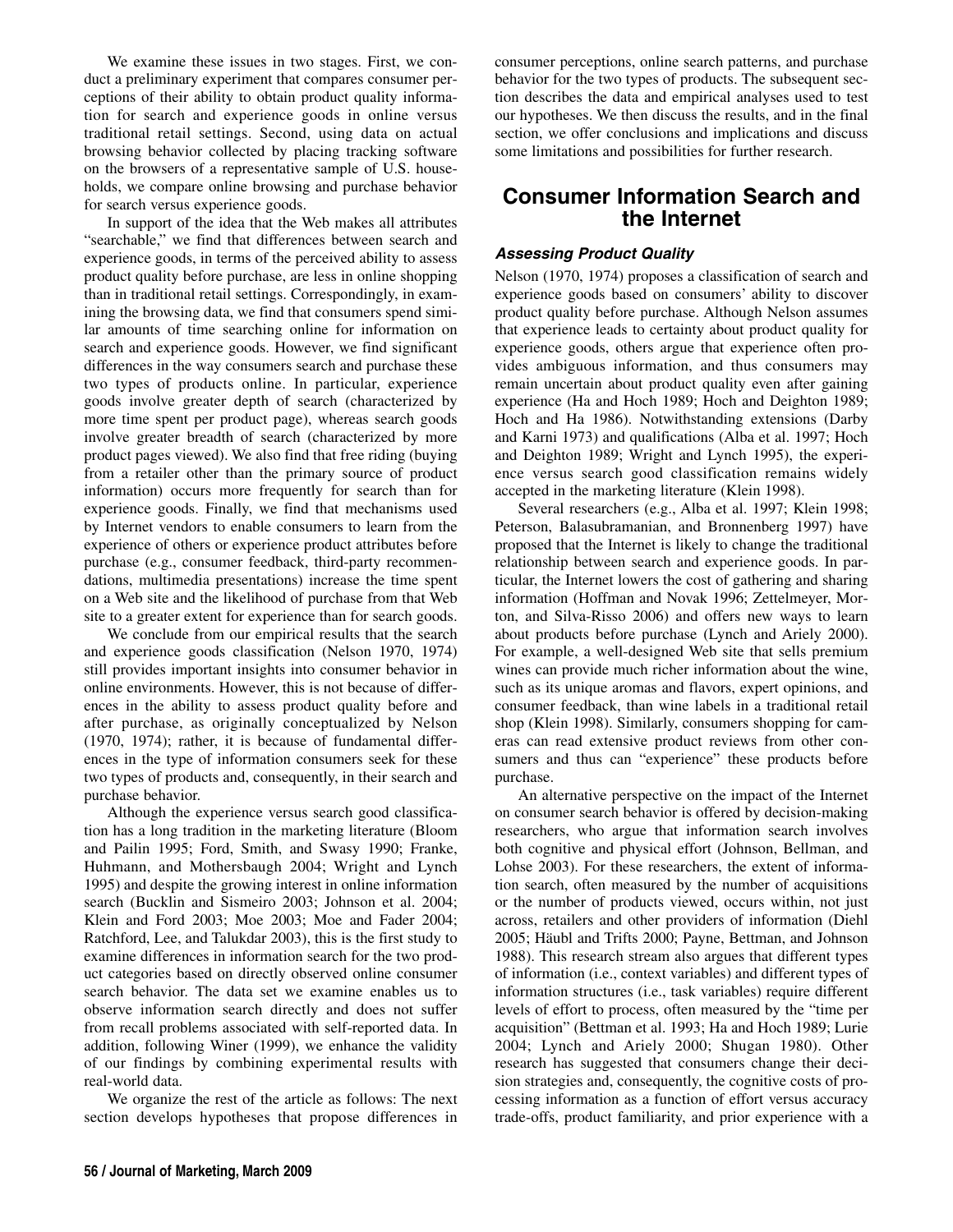particular online retailer (Johnson, Bellman, and Lohse 2003; Johnson and Payne 1985; Payne, Bettman, and Johnson 1988).

Note that all products involve a bundle of search and experience attributes (Alba et al. 1997; Lynch and Ariely 2000). For the purpose of this research, we define search goods as those for which the attributes most important to assessing product quality are generally discoverable without the consumer (or someone else) interacting with the product; conversely, experience goods are those for which attributes associated with product quality are most discoverable through experience with the product. In our empirical analyses, to examine whether differences still exist in consumer behavior for search and experience goods, we use Nelson's (1970, 1974) original classification.

#### **Depth Versus Breadth of Search**

We define depth of search as the time a consumer spends evaluating information on a single Web page, and we define breadth of search as the number of product Web pages a consumer visits. Depth is similar to the time-per-acquisition variable, and breadth is similar to the number-ofacquisitions variable used in process-tracing research (Bettman et al. 1993; Bettman, Johnson, and Payne 1990; Lurie 2004), except that the unit of analysis is Web pages rather than attribute values. We argue that evaluating search and experience attributes involves different levels of effort and that the depth of search is likely to be greater (and breadth lower) for experience goods than for search goods. Search attributes (e.g., price) are objective, diagnostic, and easy to compare, whereas experience attributes (e.g., how easy a camera is to use) are inherently subjective, are characterized by uncertainty and equivocality, and are difficult to evaluate (Daft and Lengel 1984; Hoch and Deighton 1989; Hoch and Ha 1986). These differences can change the way consumers process information (Ha and Hoch 1989; Hoch and Ha 1986).

In particular, information about search attributes, such as price, color, shape, dimensions, and other standard product specifications, is typically presented in a straightforward manner and should require less time to obtain and process. In addition, comparisons across products are facilitated by the frequent presentation of this information in table or bullet format in online environments. Conversely, obtaining information about experience attributes may involve reading consumer ratings and feedback, inspecting products, evaluating videos or three-dimensional demonstrations of the product, downloading digital samples from the Web site, and referring to third-party product tests and recommendations (Hoch and Ha 1986; Weathers, Sharma, and Wood 2007). Furthermore, because information about experience attributes is likely to be highly idiosyncratic (e.g., the type of information provided about a product will vary because of individual differences in product experiences and the description of these experiences by particular reviewers), consumers must combine information from different sources to determine the overall value of a product alternative, evaluate attributes at a more abstract level, or restructure information to make it comparable (Coupey 1994; Johnson and Russo 1984; Johnson 1984, 1988). More generally, the increased uncertainty associated with experience attributes increases the amount of information consumers need to process and, therefore, the amount of time spent on each page of information (Ha and Hoch 1989). In line with information theory (Shannon and Weaver 1949), because each page of information on experience attributes reduces uncertainty to a greater extent, more information can be gathered in fewer pages, though the effort associated with processing this information should be higher (Garner 1962; Lurie 2004).

If the same number of product alternatives is displayed per Web page for both product types, we expect the following:

- $H<sub>1</sub>$ : The number of product Web pages visited is greater for search goods than for experience goods.
- H2: The time spent examining a product Web page is longer for experience goods than for search goods.

#### **The Free-Rider Problem**

When promotional inputs, such as product consulting and retail showrooms, are not sold separately from the physical product, free-rider problems arise. In particular, online sellers can spend millions of dollars on Web sites that provide updated and extensive product information, and consumers can use these Web sites to decide which products to buy and then use shopbots or search engines to locate cheaper offerings (Chevalier and Mayzlin 2006). Recent evidence indicates that the Internet can exacerbate the free-rider problem (Carlton and Chevalier 2001; Morton, Zettelmeyer, and Jorge Silva-Risso 2001).

We argue that purchasers of experience goods are less likely than purchasers of search goods to engage in freeriding behavior. The basic intuition is that because greater effort is required to evaluate experience attributes (Hoch and Deighton 1989; Hoch and Ha 1986) and because information on experience attributes is likely to be presented through interfaces that are unique to each Web site (Johnson, Bellman, and Lohse 2003), the initial learning costs of using a particular Web site to acquire experience information will be higher. This should lead to "experience effects" that reduce incentives to learn new interfaces and increase cognitive lock-in (Johnson, Bellman, and Lohse 2003; Wood and Lynch 2002; Zauberman 2003), thus reducing free-riding behavior.

In addition, a major benefit of prepurchase search is to reduce the perceived risk associated with purchasing a product online (Ha 2002; Jacoby et al. 1994). In terms of search attributes, information provided by sellers reflects objective facts, and consumers have high confidence in the veracity of this information. Conversely, information about experience attributes is subjective and based on individual judgment and the heterogeneous tastes of consumers (Wright and Lynch 1995). With residual uncertainty for experience goods, a buyer is more inclined to buy experience goods from a trusted seller, and in many cases, this trusted seller will be the Web site that provides the buyer with the most extensive product information (Koch and Cebula 2002; Van Baal and Dach 2005). Thus, we propose the following: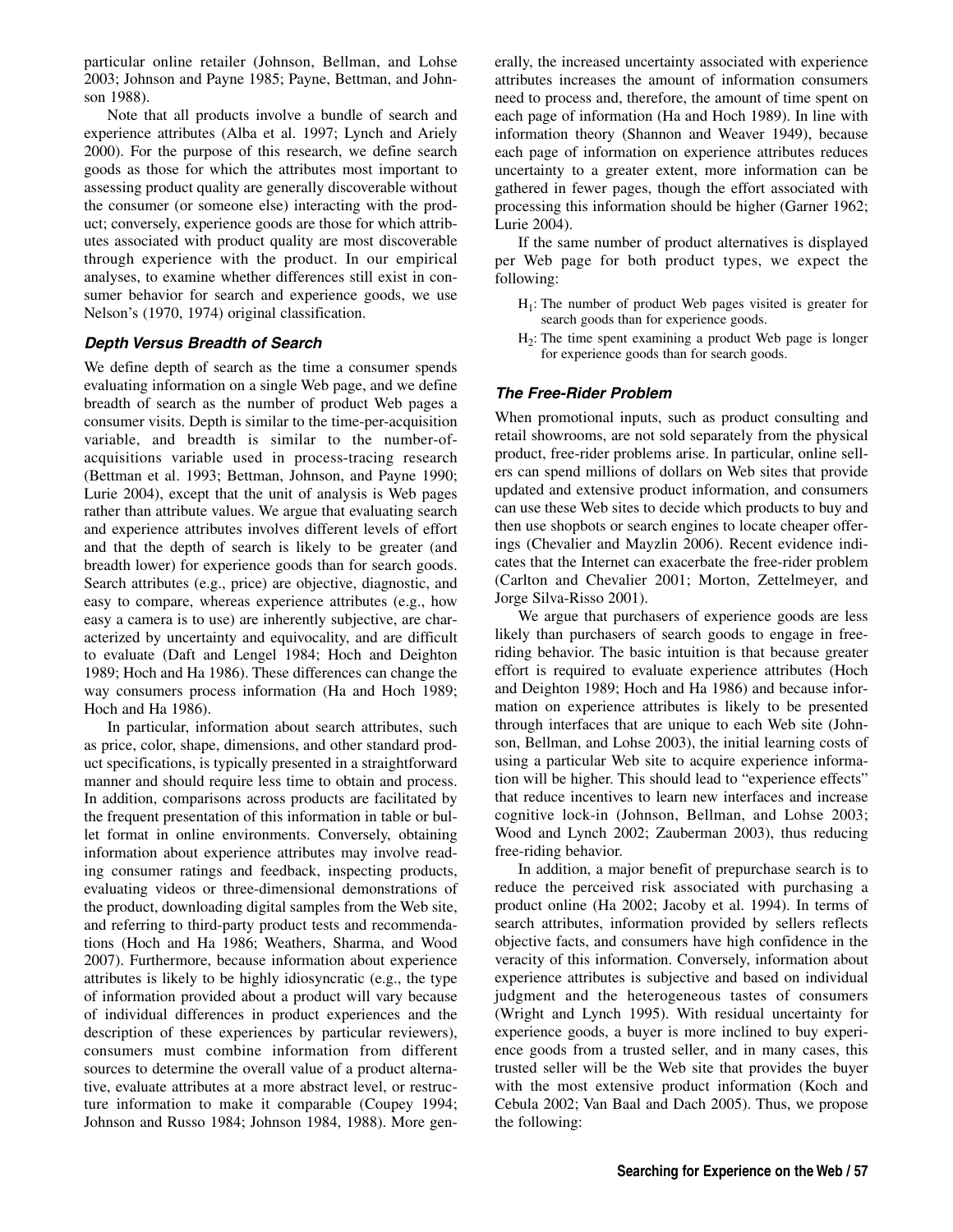H3: Consumers of experience goods are more likely than consumers of search goods to purchase from retailers that are their primary information source.

#### **Mechanisms for Communicating Experience Attributes**

An important characteristic of the Internet as a retail channel is that it can enable a consumer to obtain information on experience attributes before purchase (Alba et al. 1997). Mechanisms through which Internet retailers can facilitate this transformation include consumer feedback, authoritative third-party information, and experience simulation (Klein 1998). Consumer feedback, through product reviews, online communities, and bulletin boards, provides a way to learn about the experience of others and is an important predictor of product adoption (Chevalier and Mayzlin 2006; Godes and Mayzlin 2004; Mayzlin 2006). Authoritative third-party information, such as evaluations by *Consumer Reports*, also provides information on experience attributes (Ford, Smith, and Swasy 1988; Weathers, Sharma, and Wood 2007). Finally, experience simulation through multimedia content, such as travel sites that use three-dimensional demos, music vendors that provide sample downloads, camera retailers that offer high-definition sample photos, and virtual models that enable consumers to try on outfits, creates a direct experience for online shoppers (Lurie and Mason 2007; Schlosser 2003; Weathers, Sharma, and Wood 2007).

Although these three mechanisms likely increase the usage of a Web site (i.e., the time a consumer spends on a Web site searching for product information) as an information source, the effect of these mechanisms should be more pronounced for consumers searching for experience goods (West and Broniarczyk 1998). In particular, because information about search attributes can be effectively delivered in a simple manner, buyers of search products should be less willing to spend time viewing multimedia content or reading lengthy reviews. So, although search attributes can be conveyed through consumer feedback, third-party reviews, and experience simulation, it is easier to gather information on search attributes (e.g., price) through alternative means, such as shopbots. This suggests that consumers of experience goods are likely to spend more time at high-quality Web sites that implement the three mechanisms but that these mechanisms should have less effect on the behavior of consumers of search goods.

A related and important question for practitioners is whether these mechanisms actually increase the likelihood of purchase at a Web site and whether the effects differ across search and experience goods. Schlosser, White, and Lloyd (2006) argue that multimedia, along with other investments in Web design, serve as a signal of trustworthiness that increases purchase intentions. Schlosser (2003) shows that experience simulation through multimedia content increases purchase intentions for digital cameras (an experience good in Nelson's [1970, 1974] classification). We argue that these mechanisms increase purchase likelihood to a greater extent for experience than for search goods. In addition, we propose that there is a mediated relationship in this context for experience goods. The presence of experience transfer mechanisms increases the time consumers spend at Web sites for experience goods, and the resultant cognitive lock-in and reduced perceived risk make them more likely to buy from a Web site that implements such mechanisms:

- H4: The presence of (a) consumer feedback, (b) authoritative third-party information, and (c) experience simulation increases the time spent on a Web site to a greater extent for experience goods than for search goods.
- $H<sub>5</sub>$ : The presence of (a) consumer feedback, (b) authoritative third-party information, and (c) experience simulation increases the likelihood of purchase at a Web site to a greater extent for experience goods than for search goods.
- $H<sub>6</sub>$ : The positive effect of (a) consumer feedback, (b) authoritative third-party information, and (c) experience simulation on the likelihood of purchase for experience goods at a Web site is mediated by the time spent on the Web site.

## **Empirical Analysis and Results**

To test our hypotheses, we performed the empirical analysis in two stages. First, we conducted a preliminary experiment to compare consumers' perceived ability to assess product quality before purchase for search versus experience goods in online versus offline environments. Second, we used data on consumers' browsing and purchase behavior to test  $H_1$ –  $H<sub>6</sub>$  by comparing browsing and purchase behavior for search versus experience goods. Although we draw on Nelson's (1970, 1974) product classification, note that all products involve a mix of search and experience attributes (Alba et al. 1997; Lynch and Ariely 2000). Thus, using a dichotomous classification lowers the likelihood of finding empirical differences, and our empirical tests are a conservative estimate of the actual differences.

#### **Preliminary Experiment: Assessing Product Quality Before Purchase**

The primary goal of our preliminary experiment was to demonstrate that differences in the perceived ability to evaluate product quality before purchase between products traditionally classified as search and experience goods are lower in online than in traditional retail environments. In the ComScore data (for which we provide more details subsequently) used to assess browsing and purchase behavior, products purchased by panelists are broadly classified into 60 different types. From these, we chose three search goods and three experience goods that matched with Nelson's (1970, 1974) original classification. We use Nelson's classification as a starting point because it is the original and most widely used classification of search and experience goods and because Nelson validated it using a variety of secondary data sets. We selected three types of search goods (Nelson 1970, p. 325)—shoes, home furniture, and garden and patio implements—and three types of experience goods (Nelson 1974, p. 738–39)—automotive parts and accessories, health and beauty products, and camera equipment. We selected these products for four reasons. First, they are among the few in the ComScore product classification scheme that exactly match those in Nelson's original classification of search and experience goods (see Nelson 1970, Table 2; Nelson 1974, Table 1). Second, they were fre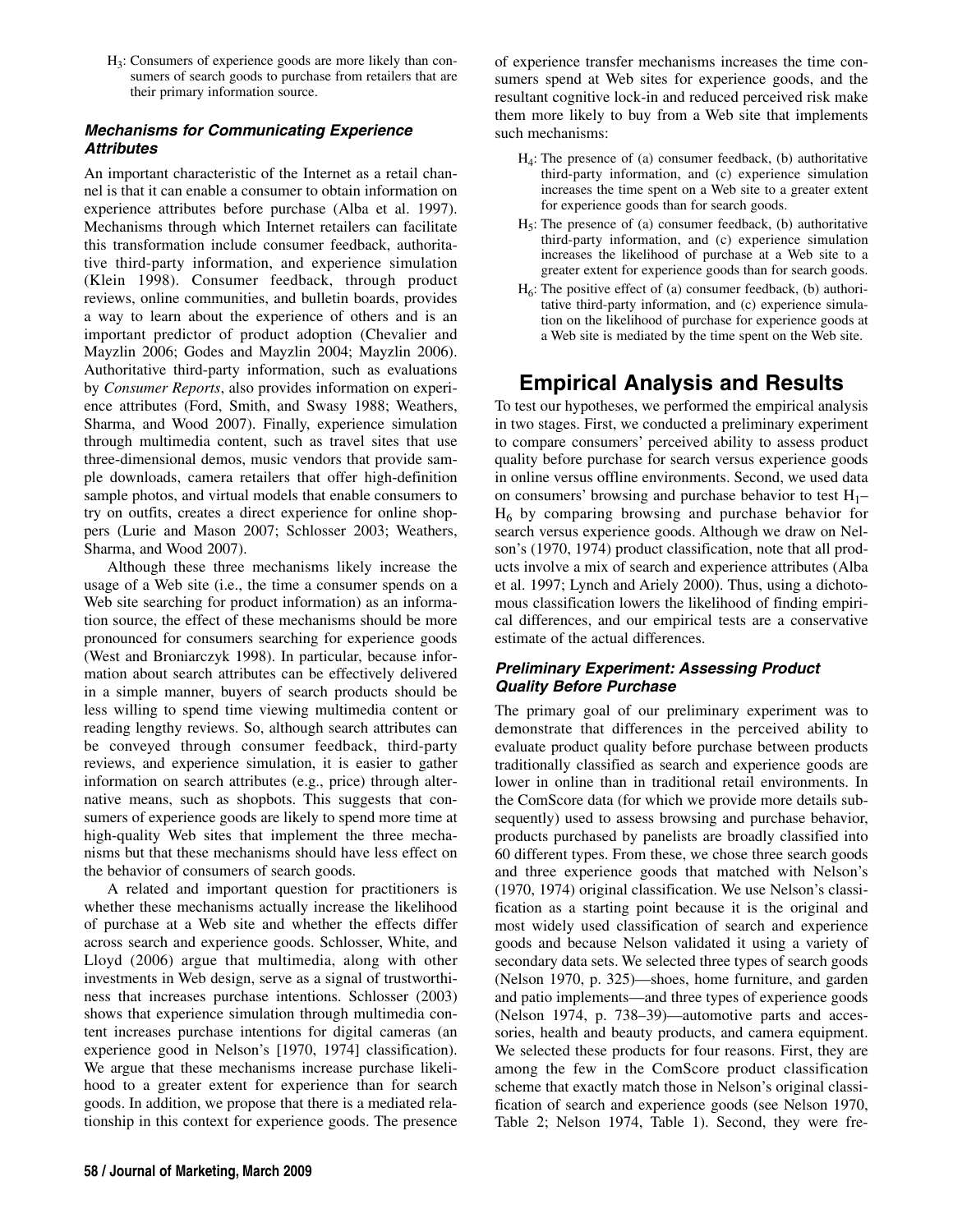quently purchased during our study period, resulting in a reasonable sample size. Third, the product types represented a wide spectrum of price and product differentiation, from relatively inexpensive (shoes) to more expensive (cameras). Fourth, the products are not dominated by a few online sellers, which might limit consumers' prepurchase search.

Ninety undergraduate business students, who received class credit for participating, were randomly assigned to make assessments in either traditional retail or online purchase environments. In line with previous research (Hsieh, Chiu, and Chiang 2005; Krishnan and Hartline 2001), participants were told that the quality of some products and services is easy to assess before purchase but that other products and services cannot be easily assessed until after use. Participants in the traditional environment condition were asked to imagine that they were shopping at traditional retail stores for the products, and participants in the online environment condition were asked to imagine that they were shopping on the Internet. Participants were then asked to indicate their ability, before purchase, to access product quality for each of the six products on a seven-point scale ranging from "not at all" (1) to "very well" (7) and to indicate their ability, after using these products, to access the quality and performance of the same products on the same scale. We counterbalanced product order between subjects.

#### **Preliminary Experiment Results**

Means and standard deviations appear in Table 1. There was no significant effect of product order, so we combined the two order conditions. Overall, the results show that differences in the ability to assess product quality before purchase between search and experience goods are less for consumers shopping online than for consumers shopping in traditional retail settings. A repeated measures general linear model showed a significant interaction between product type (search versus experience) and shopping environment (traditional or online) in terms of the perceived ability to evaluate product quality before purchase  $(F(1, 88) = 39.67)$ ,  $p < .001$ ). For consumers in the traditional offline shopping environment, the perceived ability before purchase to evaluate the quality of products Nelson (1974, 1970) classifies as search goods was significantly higher than that of products classified as experience goods ( $M_{\text{search}} = 4.76$  versus  $M_{\text{exnerience}} = 3.35$ ;  $F(1, 88) = 56.07, p < .001$ ). However, for consumers shopping on the Internet, this difference was not significant ( $M_{\text{search}} = 4.00$  versus  $M_{\text{exnerience}} = 4.26$ ; F(1,  $88$ ) = 2.01,  $p = .16$ ). Overall, the perceived ability to evaluate product quality before purchase was significantly higher for search than for experience goods ( $M_{\text{search}} = 4.37$  versus  $M_{\text{experience}} = 3.80$ ;  $F(1, 88) = 18.42, p < .001$ ), but this main effect should be interpreted in light of the significant interaction between product type and shopping environment (online versus traditional retail). The main effect of shopping environment was not significant  $(F(1, 88) = .20, p =$ .66).

Comparison of the prepurchase means in Table 1 shows differences between search and experience goods in the traditional retail environment but not in the online environment. In particular, all search goods (shoes, home furniture, and garden and patio implements) scored higher than the scale midpoint of 4 ( $t = 5.09$ ,  $p < .001$ ), whereas all the experience goods (automotive parts and accessories, health and beauty, and camera equipment) scored lower than the scale midpoint ( $t = -4.46$ ,  $p < .001$ ). However, in the online environment, traditional search goods did not score higher than the scale midpoint ( $t = -.06$ ,  $p = .52$ ), whereas traditional experience goods did not score lower than the scale midpoint ( $t = 1.48$ ,  $p = .93$ ). Higher ratings for search goods (e.g., shoes, furniture) in the offline versus online environments may be driven by the ability to touch and feel these products before purchase in the offline environment. Afteruse means for all six products were significantly above the scale midpoint of 4 in both traditional retail and online environments (t = 14.77,  $p < .001$ , and t = 21.44,  $p < .001$ ). Planned contrasts comparing prepurchase and after-use means for each of the six products in both traditional and online environments show that there was a significant increase in the perceived ability to assess product quality after use (all  $ps < .001$ ), suggesting that none of these products are credence goods (Darby and Karni 1973).

#### **The ComScore Data**

To analyze consumer online search patterns, we used the ComScore 2004 disaggregate data set of Web site visitation and transaction activity. These data capture domain-level browsing and buying behavior of a representative sample of more than 50,000 households from all 50 United States and U.S. territories. Specifically, the data set captures every Web site (domain) visited by the consumer, the time stamp

|         |                 | <b>Search Goods</b> |                  |                | <b>Experience Goods</b> |                |                |  |
|---------|-----------------|---------------------|------------------|----------------|-------------------------|----------------|----------------|--|
|         |                 | <b>Shoes</b>        | <b>Furniture</b> | Garden         | <b>Automotive</b>       | <b>Health</b>  | Camera         |  |
| Offline | Before purchase | 4.87<br>(1.62)      | 5.07<br>(1.25)   | 4.33<br>(1.40) | 3.33<br>(1.48)          | 2.87<br>(1.27) | 3.84<br>(1.48) |  |
|         | After use       | 6.59<br>(.73)       | 6.25<br>(99.     | 5.76<br>(1.19) | 5.16<br>(1.52)          | 5.2<br>(1.52)  | 5.84<br>(1.15) |  |
| Online  | Before purchase | 3.98<br>(1.56)      | 4.15<br>(1.04)   | 3.84<br>(1.13) | 4.31<br>(1.53)          | 3.53<br>(1.79) | 4.93<br>(1.37) |  |
|         | After use       | 6.42<br>.81         | 6.04<br>.85)     | 5.71<br>(1.06) | 5.58<br>(1.37)          | 6.04<br>(1.19) | 6.16<br>.90)   |  |

**TABLE 1 Perceived Ability to Assess Product Quality Before Purchase and After Use**

Notes: Standard errors are in parentheses.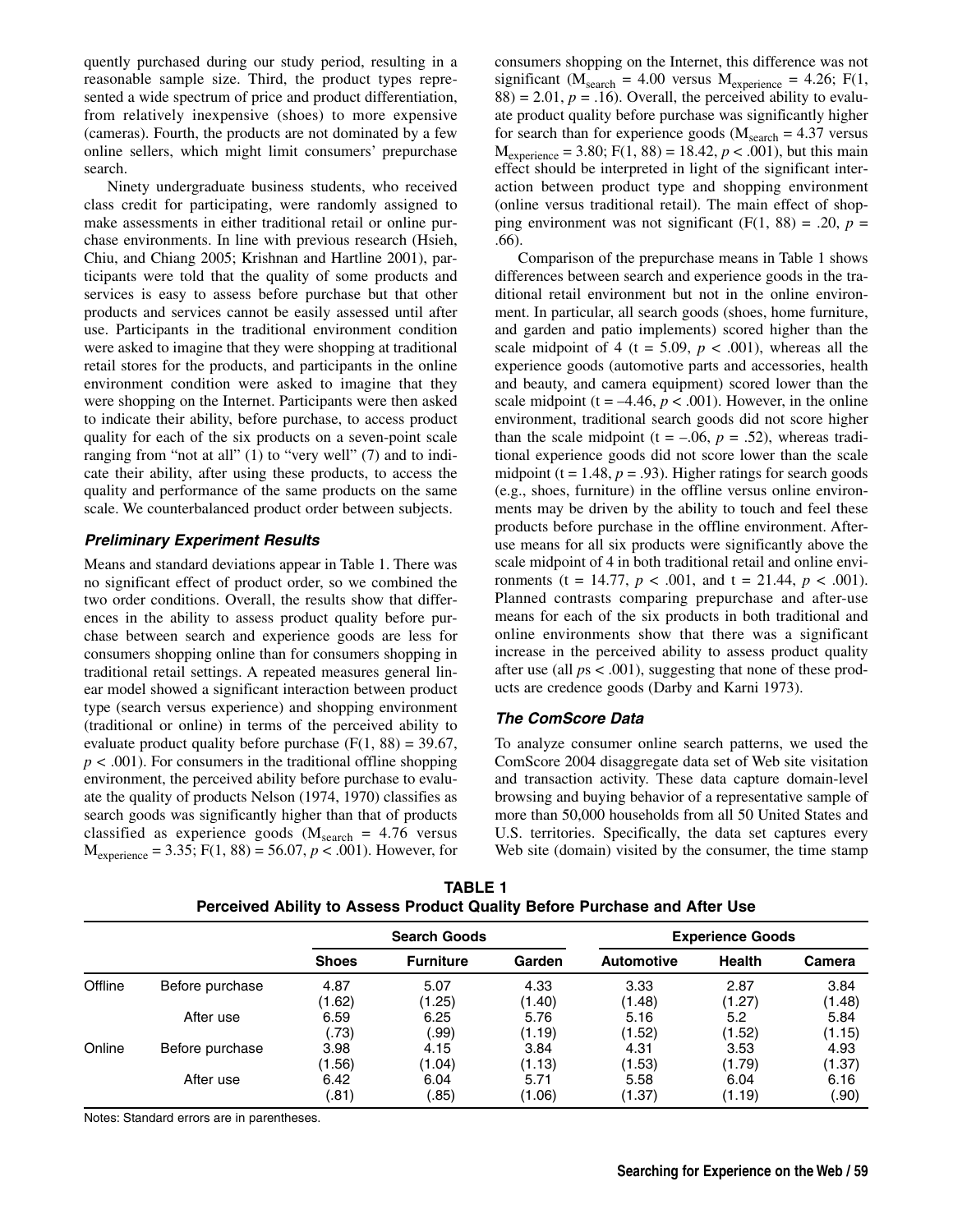of the visit, the number of pages explored within the domain, and the total time spent on the domain during each browsing session. In addition, the data set contains the details of all transactions the consumer executed online the specific product purchased, price paid, quantity, and vendor information, as well as household-level demographic data for each consumer. ComScore data from prior years have been used in recent research (Johnson et al. 2004; Moe 2003; Moe and Fader 2004).

We focused our attention on transactions that occurred in July 2004, providing a prepurchase period of six months, which we used to define the control variables employed in our empirical models, and avoiding the systematic differences in prepurchase search that may occur during the endof-the-year holiday season. We identified 51 transactions for shoes, 28 for home furniture, 30 for garden and patio, 25 for automotive accessories, 53 for health and beauty products, and 23 for cameras during this period (after dropping observations for which demographic information was not available), which resulted in 210 transactions.

For each transaction in the six product categories, we collected transactional data on total price paid, the Web site on which the order was placed, and product quantity. Following previous research (Johnson et al. 2004), we define the 15 days preceding the purchase date as the prepurchase search period, such that multiple site visits associated with a single purchase are captured, but searches for different purchases are not inadvertently combined. In practice, we find that few panelists  $\left\langle 1\% \right\rangle$  made two or more purchases for products in the same category within a time span of 15 days, and we drop such data points from the analysis.

For each of the 210 purchase transactions in our data set, we manually examined all browsing sessions of the consumer in the prepurchase period to identify Web sites in each browsing session that either sell the specific product or provide relevant information about the product. We dropped sessions that were not associated with a transaction from the analysis. A limitation of the ComScore data set is that browsing-session data are at the domain level to protect consumer privacy, so detailed page-level statistics are unavailable. Therefore, if a buyer visits an online retailer that sells multiple types of products (e.g., Amazon.com), it is difficult to determine his or her specific search intention. To be conservative, we defined visits to such general Web sites as relevant to the current search only if the buyer's visit occurred within three hours of his or her visit to a specialized online seller of the product. In addition, to avoid counting sessions in which the buyer opens a browsing window and then leaves the session unattended, we discarded sessions for which the average page time of that session was greater than five minutes. To avoid counting pop-up advertisements, we excluded all browsing sessions that contained only a single Web page view. (The results are similar if the criterion for discarding pages is changed to six or seven minutes or if single page views are included in the analysis.) For the remaining domains, the search session data we collected included domain names, duration (in minutes) of the session, and the total number of pages the buyer viewed within the domain during the session. On average, each transaction involved browsing approximately three Web

domains (for 666 observations). We tested  $H_1-H_3$  at the transaction level (i.e., 210 observations) and  $H_4$ – $H_6$  at the domain level.

#### **Dependent Variables**

To assess search behavior, we used search time and number of pages viewed (rather than number of domains) because these measures more directly reflect consumers' opportunity costs of time and amount of information processed (Häubl and Trifts 2000; Moe 2003). Tot\_time is the total time (in minutes) spent on search for a specific transaction in the 15 days before purchase and is calculated by summing the time spent on each product-related Web site visited by the consumer. Pages\_viewed is the total number of product-related Web pages viewed for a given transaction in the 15 days before purchase, and Page\_time is the average time per page (in minutes) spent on search for a given product in the 15 days before purchase. We defined a free rider as a buyer who obtains the majority of product information from (spends the most time on) one retailer's Web site but places his or her order elsewhere. For each transaction in our sample, we determined the retailer Web site at which the consumer spent the most time and coded the variable Free rider as 0 for the transaction if this Web site matched the Web site from which the purchase took place and 1 if otherwise. In addition, Domain\_time is the total time spent at a Web site by a consumer during the 15 days before purchase, and Purchase is an indicator variable defined for each Web site that is set to 1 if the purchase transaction occurred at that Web site and 0 if otherwise.

#### **Independent Variables and Model**

Exp\_good is an indicator variable that is set to 1 for transactions that involved the purchase of an experience good and 0 otherwise. Because  $H_1-H_6$  evaluate differences in search between experience and search goods, this variable is often the primary variable of interest in our models. In addition, for each Web site visited before a transaction, we manually determined which, if any, of the three experience transfer mechanisms were present on that Web site and coded this with three indicator variables—feedback, recom, and multimedia—that identified the presence of customer feedback, third-party recommendation, and experience simulation mechanisms, respectively.

Following previous research (Johnson et al. 2004; Moore and Lehmann 1980; Moorthy, Ratchford, and Talukdar 1997), we controlled for several variables that may affect consumer search, including total price paid; product familiarity, which was set to 1 if the consumer purchased any product in the same category during the six months before purchase and 0 if otherwise; and Internet shopping experience, defined as the total number of online purchases the consumer made during the prior six-month period. We also controlled for household income, highest education level for any member of the household, age of the eldest head of household, household size, and the presence of children. In addition, we created an indicator variable denoting Internet connection speed (dial-up  $= 0$ , and broadband  $= 1$ ) and differentiated purely informational (nonselling) from retail Web sites using the indicator variable (seller).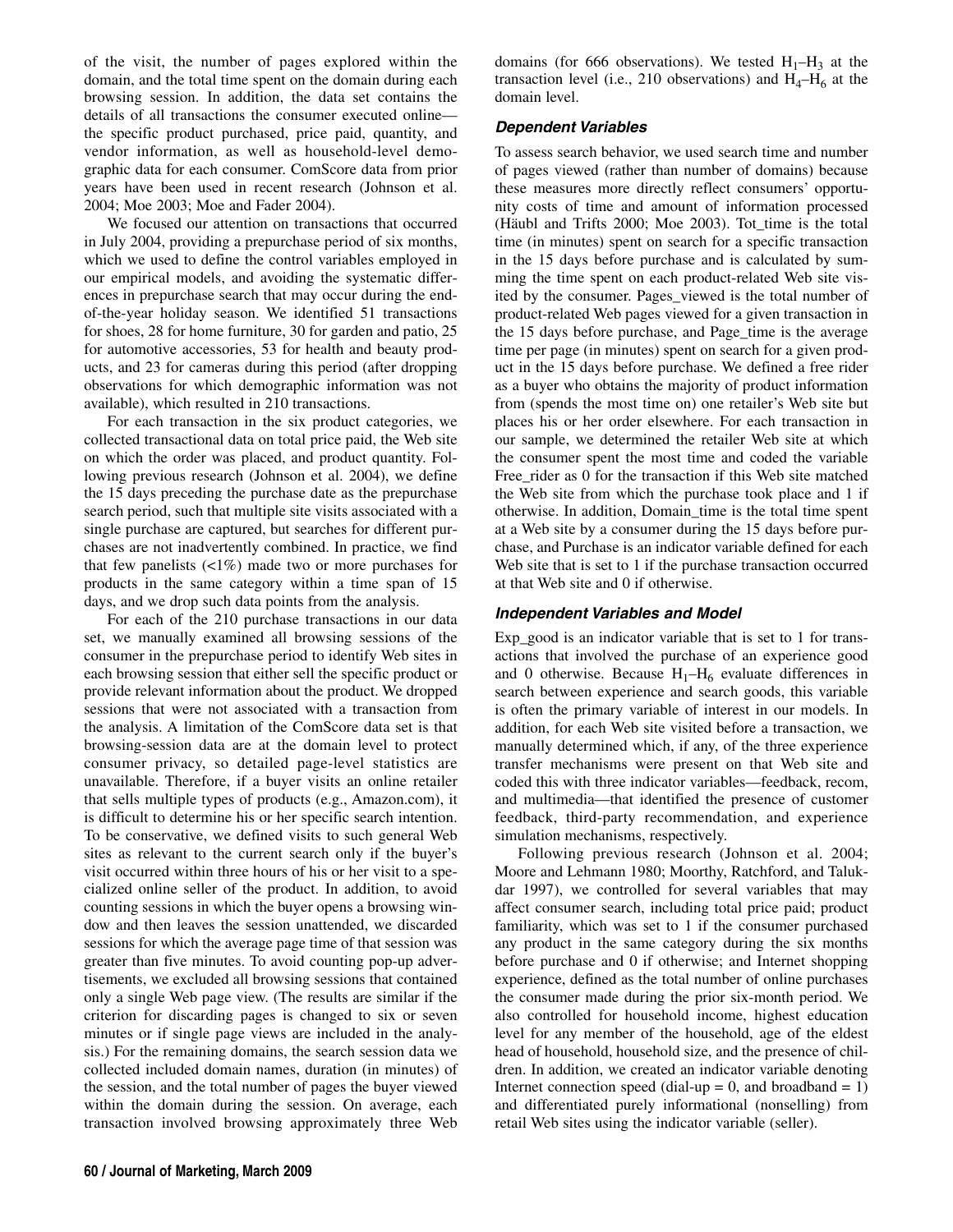To test the robustness of our results, we used standard and fixed-effect specifications, treating product category as a fixed effect nested within the search/experience categories for each of the dependent variables. Estimates from fixedeffects models are always consistent, even if the underlying effects are random (Cameron and Trivedi 2005; Wooldridge 2001). To evaluate  $H_1$  and  $H_2$ , we estimated separate models for average page time and number of pages viewed. In addition, we examined whether there were significant differences in the total time spent on search. In Equation 1, dep\_var is replaced by page\_time, pages\_viewed, and tot time to create three separate models. We used logtransforms of dependent variables because the distributions of these variables are positively skewed (Greene 2003). We applied a similar transformation to the control variable tot\_price:

(1) 
$$
\log(\text{dep}\_\text{var}) = \beta_0 + \delta_1 \exp\_\text{good} + \beta_1 \log(\text{tot}\_\text{price}) + \beta_2 \text{prod}\_\text{family} + \beta_3 \text{net}\_\text{shopping}\_\text{exp} + \beta_4 \text{income} + \beta_5 \text{ education} + \beta_6 \text{oldest}\_\text{age} + \beta_7 \text{hh}\_\text{size} + \beta_8 \text{children} + \beta_9 \text{conn}\_\text{speed} + \epsilon.
$$

#### **Results**

*Descriptive statistics*. Table 2 shows descriptive statistics of selected variables for each of the three search and three experience goods, and Table 3 shows descriptive statistics of the variables used to model browsing and purchase behavior.

Previous research based on the number of domains visited has documented limited search (e.g., Johnson et al. 2004), whereas we observe intensive online search effort in terms of total prepurchase search time. Although the average shopper visits an average of only 3.4 domains, he or she spends approximately 78 minutes and views 124 product pages for each online transaction (see Table 3). Even for products dominated by experience attributes (e.g., health and beauty products), buyers spend 47 minutes and view 61 Web pages before they make a final purchase (see Table 2). Consumer feedback was the most common experience

transfer mechanism used in practice (36% of Web sites provided consumer feedback), whereas use of the other two experience transfer mechanisms was more limited in our sample.

*Breadth of search*. The coefficient of the exp\_good variable has a significant and negative effect on number of pages searched (Table 4, Column A); we find similar results using a fixed-effects specification (Table 4, Column B), confirming  $H_1$ , which proposed that consumers of experience goods search fewer pages ( $M = 52.46$  pages) than consumers of search goods ( $M = 79.04$  pages;  $F(1, 180) = 5.60$ , *p* < .05). Furthermore, as do Johnson and colleagues (2004), we find that experienced Web shoppers tend to search more pages. Demographic variables were not significant predictors of the number of pages viewed.

*Depth of search*. In support of  $H_2$  (Table 4, Column C), consumers of experience goods spend 19.5% more time per page  $(M = 54$  seconds) than consumers of search goods  $(M = 44$  seconds;  $F(1, 180) = 4.89$ ,  $p < .05$ ). We find similar results using a fixed-effects specification (Table 4, Column D). Consumers also spend less time per page as the total price of purchase decreases or as their shopping experience increases. Faster connection speeds reduce time per page by 19%. Other control variables are not significant, indicating that factors such as income, education, and age do not affect the time spent per page.

*Total search time*. Although we have no specific hypotheses for total search, we find that, contrary to traditional logic, which suggests that total search (time) should be much greater for search goods (Nelson 1970, 1974), there is no significant difference in the total amount of time spent searching for experience goods  $(M = 47 \text{ minutes})$  versus search goods ( $M = 58$  minutes;  $F(1, 180) = 1.77$ , not significant [n.s.]; Table 4, Column E). We obtain similar results with a fixed-effects model. These results, along with those of the experiment, indicate that the Internet blurs the distinction between products traditionally classified as experience goods and those classified as search goods, though distinctions remain in search patterns between the two product categories. An increase in the number of Inter-

| <b>Means (Medians) for Different Product Categories</b> |                   |                |                                  |          |           |                                                |  |  |
|---------------------------------------------------------|-------------------|----------------|----------------------------------|----------|-----------|------------------------------------------------|--|--|
| Number of<br><b>Pages Viewed</b>                        | Time per<br>Pagea | Total<br>Timea | Percentage<br><b>Free Riding</b> |          |           | Number of<br><b>Domains</b><br><b>Searched</b> |  |  |
|                                                         |                   |                |                                  |          |           |                                                |  |  |
| 165.53(116)                                             | .60)<br>.73       | 93.47(71)      | 16%                              | \$50.55  | (\$39.99) | 2.98(2)                                        |  |  |
| 254.82 (54.5)                                           | (.87)<br>.91      | 102.29 (49)    | 25%                              | \$108.91 | (\$55.98) | 4.76(2)                                        |  |  |
| 76.23 (39.5)                                            | .95<br>(.74)      | 59.43 (33.5)   | 17%                              | \$50.00  | (\$21.31) | 2.73(2)                                        |  |  |
| 163.89 (82)                                             | (.70)<br>.84      | 86.37 (53)     | 18%                              | \$65.39  | (\$39.99) | 3.51(2)                                        |  |  |
|                                                         |                   |                |                                  |          |           |                                                |  |  |
| 74.32 (46)                                              | 1.04(1.10)        |                | 8%                               | \$73.47  |           | 4.43(3)                                        |  |  |
| 60.81 (42)                                              | (.76)<br>1.01     | 46.60 (43)     | 9%                               | \$60.94  | (\$45.96) | 2.28(2)                                        |  |  |
| 133.61 (90)                                             | (81.)<br>.92      | 107.91 (76)    | 4%                               | \$320.24 | (S331.65) | 3.26(2)                                        |  |  |
| 80.73 (49)                                              | (.87)<br>.99      | 68.02 (47)     | 8%                               | \$123.09 | (\$49.95) | 3.16(2)                                        |  |  |
|                                                         |                   |                | 76.72 (47)                       |          |           | Average<br><b>Price Paid</b><br>(\$26.57)      |  |  |

**TABLE 2**

aTime per page and total time are in minutes.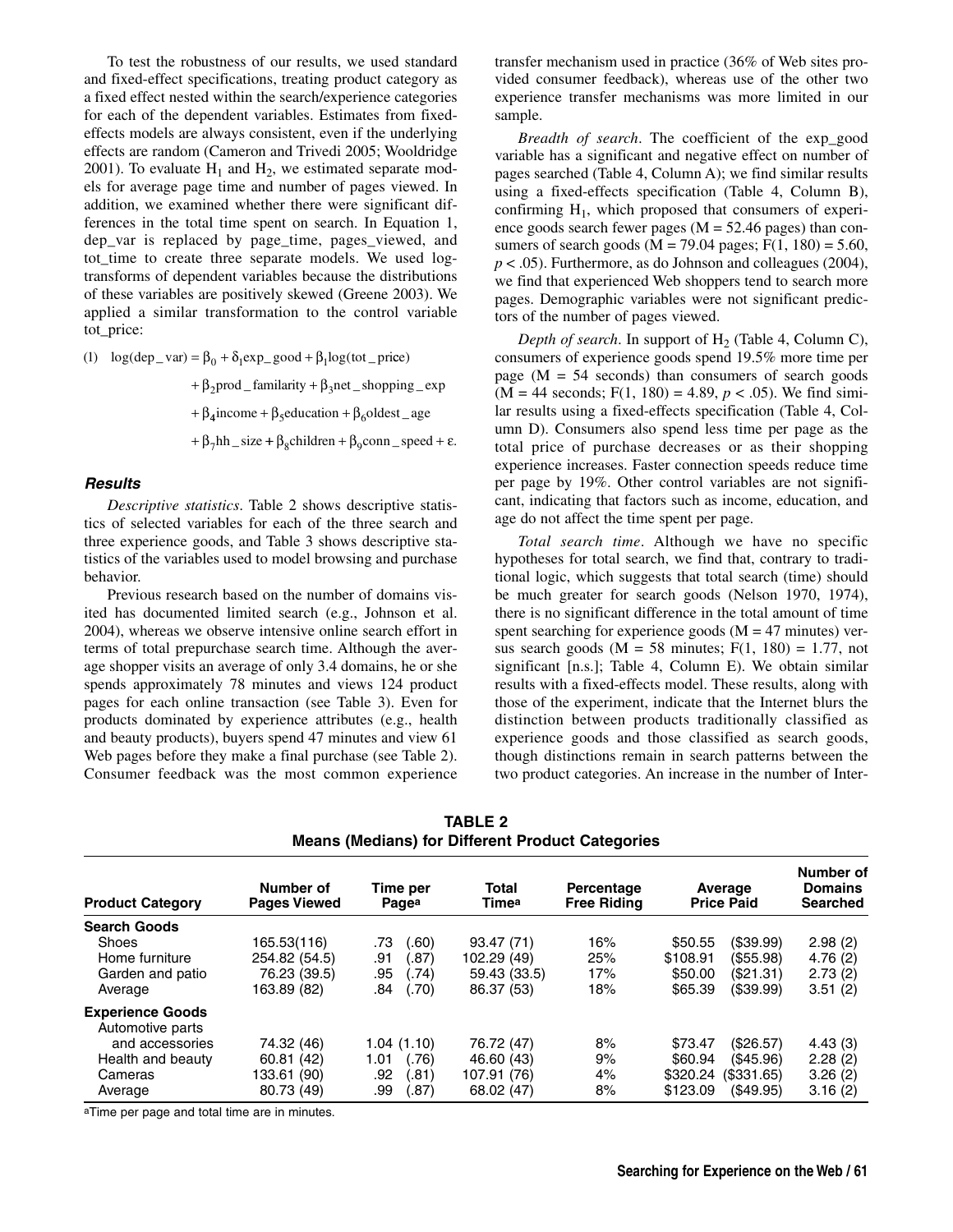**TABLE 3 Dependent, Independent, and Control Variables**

| <b>Variable</b>                                | м       | Mdn            | <b>SD</b> | <b>Minimum</b> | <b>Maximum</b> |
|------------------------------------------------|---------|----------------|-----------|----------------|----------------|
| <b>Dependent Measures</b>                      |         |                |           |                |                |
| Time per page <sup>a</sup>                     | .91     | .76            | .57       | .04            | 3.42           |
| Number of pages viewed                         | 123.90  | 61             | 242.20    | 2              | 3075           |
| Mean time in domaina                           | 23.98   | 8              | 41.14     |                | 447            |
| Number of domains searched                     | 3.35    | $\overline{c}$ | 4.13      |                | 30             |
| Total time <sup>a</sup>                        | 77.54   | 50             | 77.63     | 2              | 449            |
| Free rider $(1 = yes)$                         | .13     |                | .34       | 0              |                |
| <b>Independent Variable</b>                    |         |                |           |                |                |
| Experience good $(1 =$ experience good)        | .48     |                | .50       | 0              |                |
| <b>Control Variables</b>                       |         |                |           |                |                |
| Total price paid                               | \$93.14 | \$47.50        | \$139.15  | \$0            | \$1,299.87     |
| Product familiarity                            | .31     |                | .46       | 0              |                |
| Net shopping experience                        | 23.22   | 10.50          | 33.19     | 0              | 203            |
| Connection speed (1 = broadband)               | .45     |                | .50       | 0              |                |
| <b>Communication Mechanisms (1 if Present)</b> |         |                |           |                |                |
| Consumer feedback                              | .36     |                | .48       | 0              |                |
| Authoritative third-party recommendation       | .06     |                | .23       | 0              |                |
| Experience simulation                          | .10     |                | .30       | 0              |                |
| Demographicsb                                  |         |                |           |                |                |
| Education                                      | 2.80    | 2.50           | 1.35      | 0              | 5              |
| Oldest age                                     | 6.91    | 7              | 2.44      |                | 11             |
| Income                                         | 4.71    | 5              | 1.52      |                |                |
| Children (1 if present)                        | .36     |                | .48       | Ω              |                |
| Household size                                 | 2.84    | $\overline{2}$ | 1.33      |                | 6              |

aTime is in minutes.

bEducation, oldest age, and income are demographic categorical variables coded into 6, 11, and 6 levels, respectively. Household size indicates the number of members in the household.

net purchases during the previous six months is associated with significant increases in the total time acquiring product information. It may be that these are hedonic shoppers who enjoy the online shopping process itself (Hoffman and Novak 1996).

*The free-rider problem*. To test  $H_3$ , which proposed that free riding is lower for experience goods, we estimated a logit model, in which  $\Lambda(\cdot)$  is the inverse of logit function:

- (2)  $P(\text{frecride} = 1) = \Lambda[\beta_0 + \delta_1 \exp \text{-} \text{good} + \beta_1 \log(\text{tot} \text{-} \text{price})$ 
	- $+ \beta_2$ prod \_ familarity  $+ \beta_3$ net \_ shopping \_ exp
	- +  $\beta_4$  income +  $\beta_5$  education +  $\beta_6$  oldest \_ age
	- $+ \beta_7$ hh \_ size +  $\beta_8$ children +  $\beta_9$ conn \_ speed].

The results show that the coefficient for the exp\_good variable is significant and negative (Table 4, Column G), indicating that the probability of free riding is lower for buyers of experience than search goods ( $z = -2.28$ ,  $p < .05$ ). Correcting for the probability of purchasing from a given domain by chance alone (Malhotra 1982) led to a similar pattern of results for experience goods (19% free riding) versus search goods  $(44\%$  free riding;  $z = -4.04$ ,  $p < .001$ ). We find similar effects using a fixed-effects specification (Table 4, Column H). We also find that free riding is (marginally) more common among heavy shoppers, as indicated by the coefficient for the net\_shopping\_exp variable in Columns G and H of Table 4. An increase in household income marginally lowers the likelihood of free riding. Other demographic variables were not significant.

*Mechanisms for communicating experience attributes*. H4 proposed that online mechanisms that enable consumers to learn from the experiences of others, to read third-party reviews, and to virtually interact with products have a greater effect on the time spent on a Web site for experience goods than for search goods. We evaluate  $H_4$  by aggregating search time by Web site (domain\_time) for each transaction in our sample, which resulted in a sample size of 666 observations. Furthermore, for each Web site in the browsing history of a transaction, we manually determined whether any of the three experience transfer mechanisms (customer feedback, third-party recommendation, and experience simulation through multimedia) were present on that Web site through three indicator variables (feedback, recom, and multimedia, respectively). We also differentiate purely informational (nonselling) from retail Web sites using an indicator variable (seller). The three interaction terms (exp\_good  $\times$  feedback, exp\_good  $\times$  recom, and exp\_good  $\times$ multimedia) capture the differential impact of experience transfer mechanisms for search and experience goods. Furthermore, we include an additional interaction term (seller  $\times$ exp\_good) to capture the differential impact of the seller variable for search and experience goods. The resultant model is as follows: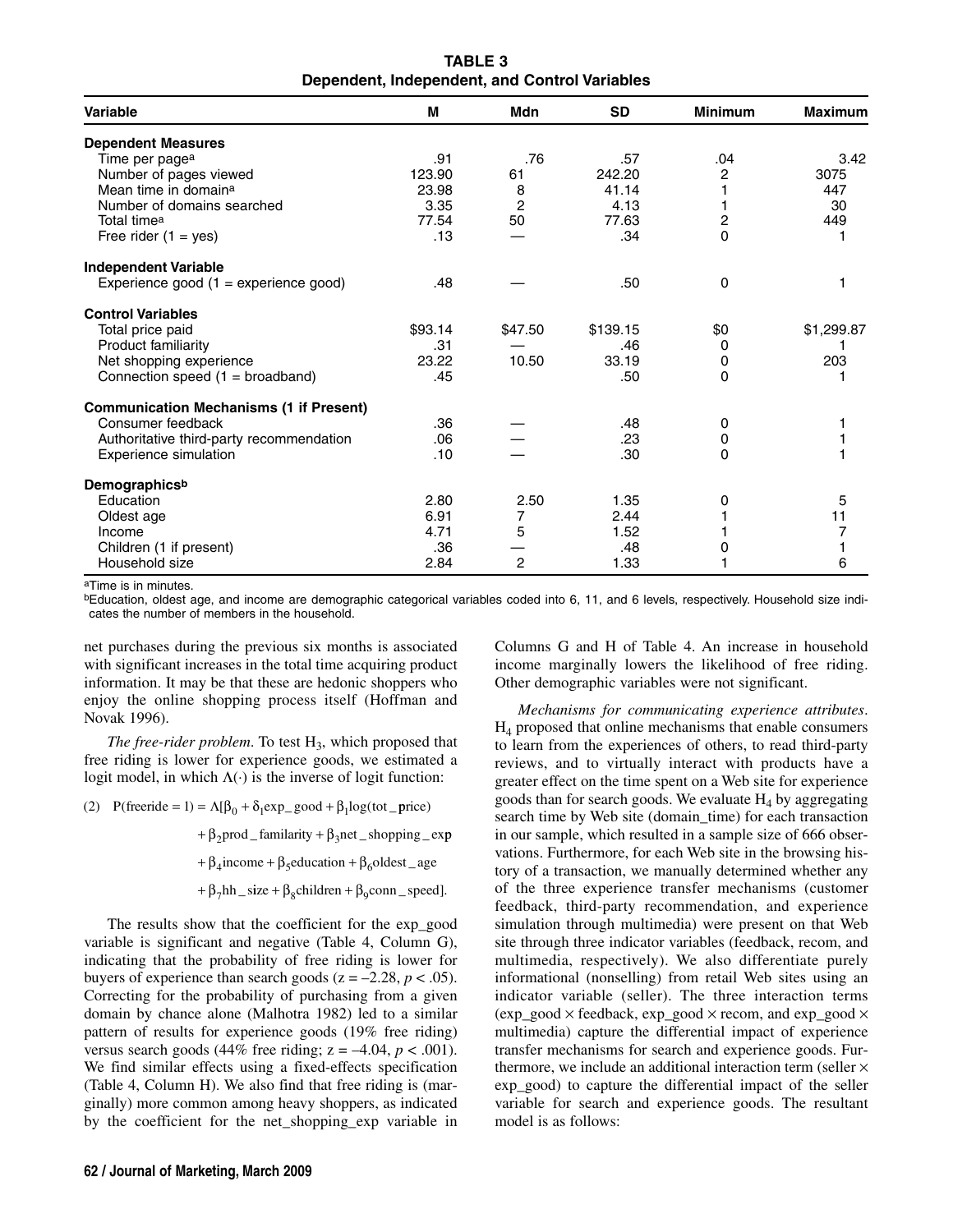|                                                 | A: Number of<br>Pages $(H_1)$ :<br><b>Base Modela</b> | <b>B:</b> Number of<br>Pages $(H_1)$ :<br><b>Fixed-Effect</b><br>Model <sup>b</sup> | C: Time per<br>Page $(H2)$ :<br>Base Model <sup>a</sup> | D: Time per<br>Page $(H2)$ :<br><b>Fixed-Effect</b><br>Model <sup>b</sup> | E: Total<br><b>Search Time:</b><br>Base Model <sup>a</sup> | <b>F: Total</b><br><b>Search Time:</b><br><b>Fixed-Effect</b><br>Model <sup>b</sup> | G: Free<br>Riding $(H_3)$ :<br><b>Base Model</b> <sup>c</sup>            | H: Free<br>Riding $(H_3)$ :<br><b>Fixed-Effect</b><br>Model <sup>d</sup> |
|-------------------------------------------------|-------------------------------------------------------|-------------------------------------------------------------------------------------|---------------------------------------------------------|---------------------------------------------------------------------------|------------------------------------------------------------|-------------------------------------------------------------------------------------|--------------------------------------------------------------------------|--------------------------------------------------------------------------|
| Experience good                                 | $-.405**$                                             | $-.365**$                                                                           | $.195***$                                               | $.197***$                                                                 | $-.209$                                                    | $-.168$                                                                             | $-1.206**$                                                               | $-1.443**$                                                               |
| (Exp_good)                                      | (.171)                                                | (.176)                                                                              | (.088)                                                  | (.091)                                                                    | (.157)                                                     | (.161)                                                                              | (.548)                                                                   | (.578)                                                                   |
| Total price paid                                | .009                                                  | .023                                                                                | $.076*$                                                 | $.074*$                                                                   | .084                                                       | .097                                                                                | .290                                                                     | .280                                                                     |
| (Tot_price)                                     | (.082)                                                | (.085)                                                                              | (.043)                                                  | (.044)                                                                    | (.076)                                                     | (.078)                                                                              | (.262)                                                                   | (.275)                                                                   |
| Product familiarity                             | $-.314$                                               | $-.297$                                                                             | $-.021$                                                 | $-.012$                                                                   | $-.335*$                                                   | $-.309$                                                                             | .023                                                                     | $-.193$                                                                  |
| (Prod_familiarity)                              | (.195)                                                | (.208)                                                                              | (.101)                                                  | (.108)                                                                    | (.179)                                                     | (.191)                                                                              | (.579)                                                                   | (.632)                                                                   |
| Shopping<br>experience<br>(Net_shopping_exp)    | $.007**$<br>(.003)                                    | $.007***$<br>(.003)                                                                 | $-.002*$<br>(.001)                                      | $-.002*$<br>(.001)                                                        | $.004*$<br>(.003)                                          | $.004*$<br>(.003)                                                                   | $.013*$<br>(.007)                                                        | $.015***$<br>(0.008)                                                     |
| Connection speed                                | .180                                                  | .176                                                                                | $-.189**$                                               | $-.190**$                                                                 | $-.009$                                                    | $-.014$                                                                             | $-.683$                                                                  | $-.564$                                                                  |
| (Conn_speed)                                    | (.172)                                                | (.172)                                                                              | (.089)                                                  | (.089)                                                                    | (.158)                                                     | (.158)                                                                              | (.534)                                                                   | (.544)                                                                   |
| Constant                                        | $3.413**$                                             | 3.293**                                                                             | .249                                                    | .253                                                                      | 3.662**                                                    | 3.546**                                                                             | $-2.175$                                                                 | $-2.577$                                                                 |
|                                                 | (1.589)                                               | (1.597)                                                                             | (.821)                                                  | (.828)                                                                    | (1.461)                                                    | (1.467)                                                                             | (1.704)                                                                  | (1.827)                                                                  |
| Number of<br>observations<br>$R^2$<br>Model fit | 209<br>.18<br>$F(28, 180) = 1.45$<br>$(p=.078)$       | 209<br>.19<br>$F(30, 178) = 1.39$<br>$(p=.101)$                                     | 209<br>.21<br>$F(28, 180) = 1.75$<br>$(p=.016)$         | 209<br>.21<br>$F(30, 178) = 1.62$<br>$(p=.030)$                           | 209<br>.14<br>$F(28, 180) = 1.05$<br>$(p=.402)^f$          | 209<br>.15<br>$F(30, 178) = 1.03$<br>$(p = .436)^{f}$                               | 209<br>.14e<br>$-2LL = 133.499$<br>$\chi^2(28) = 31.138$<br>$(p=.311)^f$ | 209<br>.15e<br>$-2LL = 130.239$<br>$\chi^2(30) = 34.398$<br>$(p=.265)^f$ |

**TABLE 4Differences in Search Behavior (Nelson's [1970, 1974] Original Classification)**

 $*p < .10.$ 

\*\* $p < .05$ .

aOrdinary least squares model for Columns A, C, and E.

bFixed-effect model for Columns B, D, and F.

cBinary logit model for Column G.

dBinary logit fixed-effect model for Column H.

eCox and Snell pseudo-R2 (logit model).

fWe include a comprehensive set of covariates (education, oldest age, children, household size) for completeness. Many of these covariates are not significant. The children indicator is significant and negative in Columns E and F. The income categorical variables are significant in Columns G and H based on joint F-tests. Dropping education and oldest age makes the models for total search time significant. Dropping these covariates and adding the interaction between type of good (Exp\_good) and price (thus controlling for differential slopes between these product types) makes the models for free riding significant.

Notes: Standard errors are in parentheses.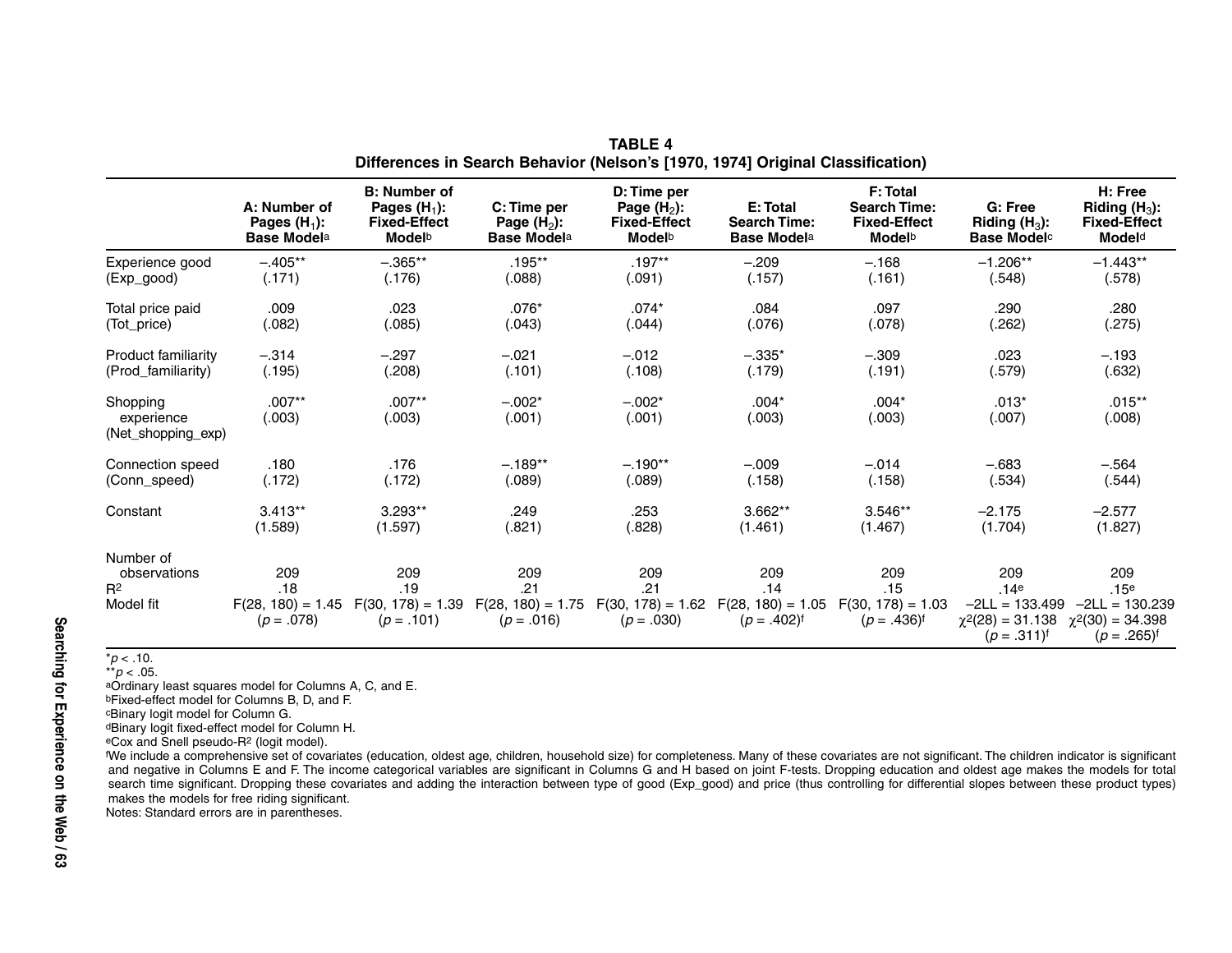- +  $\beta_3$ log(tot\_price) +  $\beta_4$ feedback
- $+ \beta_5$ recom  $+ \beta_6$ multimedia
- +  $\beta$ <sub>7</sub>exp<sub>-</sub>good  $\times$  feedback
- $+ \beta_8 \exp_8 \operatorname{good} \times \operatorname{recom}$
- $+ \beta_9$ exp\_good × multimedia
- $\times \beta_{10} \exp \approx \text{good} \times \text{ seller} + \varepsilon.$

The results (Table 5, Column A) show that two of the three mechanisms that enable consumers to gain product experience before purchase (consumer feedback and experience simulation through multimedia content) significantly increase the amount of time spent in a given domain to a greater extent for experience goods. This is illustrated by the significant interaction of consumer feedback with experience good (F(1, 655) = 5.71,  $p < .05$ ) and the significant interaction of experience simulation (multimedia) with experience good  $(F(1, 655) = 6.25, p < .05)$ . For consumers of experience goods, the presence of consumer feedback increases time spent on a domain  $(M = 2.19$  versus 1.51 minutes;  $F(1, 655) = 16.49, p < .001$ , as does experience simulation (M = 2.19 versus 1.51 minutes;  $F(1, 655) = 7.80$ ,  $p < .01$ ). We find similar results for a fixed-effects specification (Table 5, Column B). None of the experience transfer mechanisms had a significant main effect on time spent per domain for search goods. The presence of third-party recommendations did not have a significant impact on time spent in a domain. This provides support for  $H_{4a}$  and  $H_{4c}$ but not for  $H_{4h}$ .

 $H<sub>5</sub>$  proposed that the three experience transfer mechanisms have different impacts on purchase likelihood for search and experience goods. We used a logit version of Equation 4 to evaluate this hypothesis, in which the variable purchase is set to 1 if the purchase took place at the Web site and 0 if otherwise.

(4)  $P(purchase = 1) = \Lambda[\beta_0 + \beta_2 exp\_good + \beta_3 log(tot\_price)]$ 

+  $\beta_4$  feedback +  $\beta_5$  recom +  $\beta_6$  multimedia

- +  $\beta_7$ exp\_good × feedback
- +  $\beta_8$ exp<sub>-good</sub> × recom
- $+\beta_9 \exp \sim \text{good} \times \text{multimedial}.$

Because purchase can take place only at a seller Web site, we dropped all nonseller, purely informational Web sites from the analysis. The results (Table 5, Column C) show that the presence of consumer feedback marginally increases the likelihood that the product will be purchased from that Web site for all goods (Wald  $\chi^2(1) = 3.80, p < .10$ ) but more so for experience than for search goods, as indicated by the marginally positive interaction of exp\_good with feedback (Wald  $\chi^2(1) = 3.35$ ,  $p < .10$ ). We find similar results using a fixed-effects specification (Table 5, Column D). In our data, third-party recommendations and experience simulation do not significantly affect purchase likelihood for either search or experience goods. Therefore, we find marginal support for  $H_{5a}$  but not for  $H_{5b}$  and  $H_{5c}$ .

 $H<sub>6</sub>$  proposed that for experience goods, time spent on a Web site mediates the relationship between the presence of experience transfer mechanisms and the likelihood of purchasing from that Web site. Figure 1 presents the direct and indirect effects of experience transfer mechanisms on purchase likelihood for experience goods. Among the three experience transfer mechanisms, a logit analysis shows that only the presence of consumer feedback significantly increases purchase likelihood (Wald  $\gamma^2(1) = 14.44$ ,  $p < .01$ ). A mediation analysis shows that time per domain partially mediates the relationship between the presence of consumer feedback and purchase probability. When we use consumer feedback and domain time to predict purchase probability, domain time has a significant effect (Wald  $\chi^2(1) = 46.78$ ,  $p < .001$ ), while consumer feedback is marginally significant and the coefficient is smaller (Wald  $\chi^2(1) = 3.24$ , *p* < .10). A Sobel test confirms this mediation effect  $(z = 3.53,$  $p < .001$ ). Mediation cannot be claimed for third-party recommendation and multimedia mechanisms, because the direct effects of these variables on purchase probability are not significant. Therefore, the results provide support for  $H_{6a}$  but not for  $H_{6b}$  and  $H_{6c}$ .

## **Discussion and Conclusions**

#### **Summary and Theoretical Implications**

This research investigates the differences in consumer search patterns between search and experience goods in the online context. By using data from actual consumers' browsing behavior, we can directly examine search patterns rather than rely on self-reported data. Overall, this article points to the continued relevance of the search/experience classification in online settings, but these distinctions are not based on consumers' perceived ability to access product quality before purchase; rather, as the differential effects of Web-based communication mechanisms illustrate, differences in the type of information sought precipitate distinct online browsing and purchase behavior.

As others have (Alba et al. 1997; Klein 1998), we argue that the Internet blurs distinctions between experience and search goods by providing mechanisms that enable online shoppers to gather information on experience and search attributes. Our experimental results support this proposition and suggest that the divide between search and experience goods, in terms of consumers' perceived ability to judge product quality before purchase, remains in traditional retail environments but erodes in the online environment. Our study of browsing behavior also supports this idea, in that the total time consumers spend online searching for product information is not significantly different for search and experience goods.

However, because evaluating experience attributes requires increased cognitive effort (Daft and Lengel 1984; Hoch and Deighton 1989; Hoch and Ha 1986), online consumer behavior for experience and search goods is distinct. In particular, we find that consumers view fewer pages but spend more time per page before purchasing experience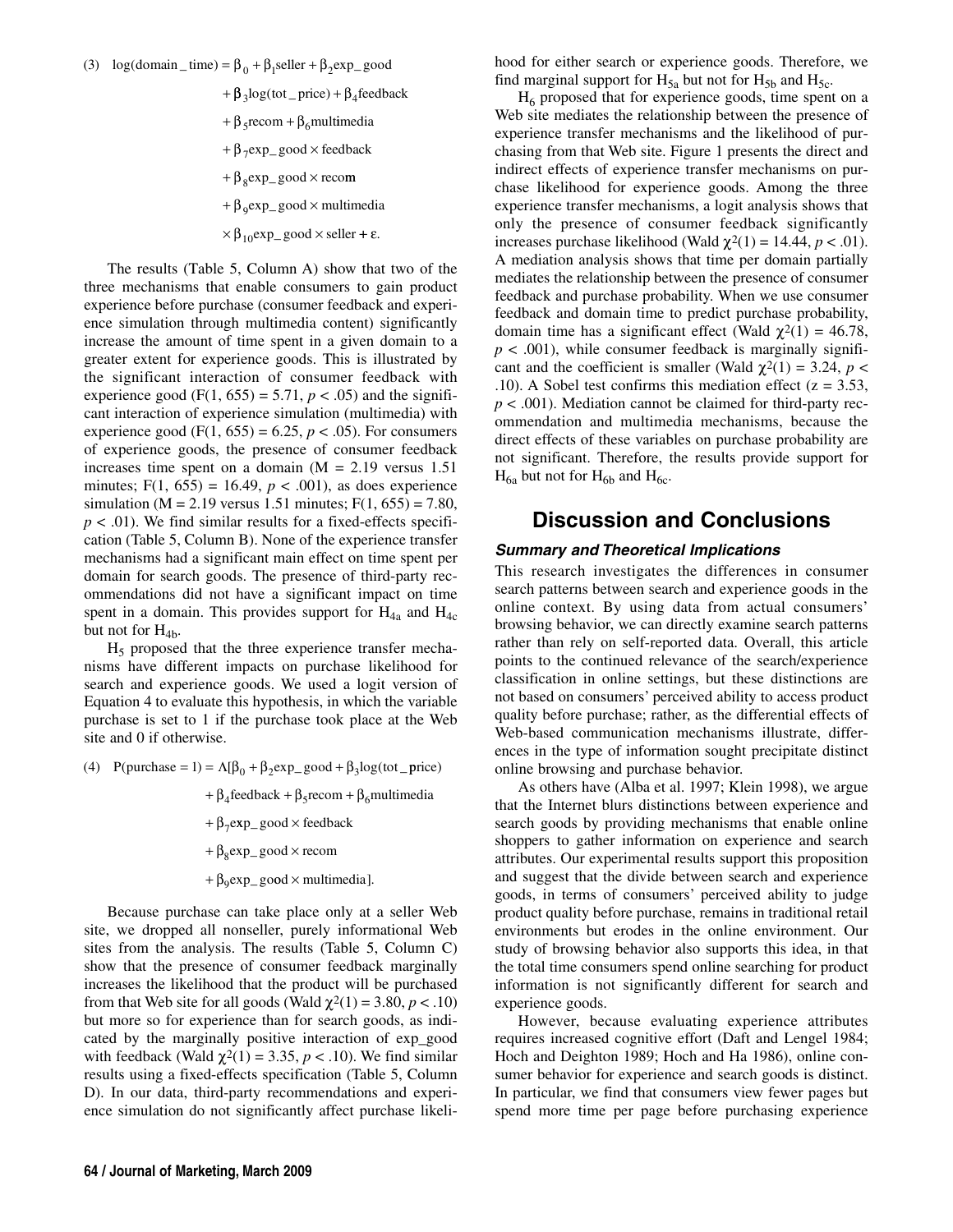**TABLE 5 Effect of Experience Transfer Mechanisms**

|                                                                                          | A: Domain<br>Time $(H_4)^a$         | <b>B: Domain</b><br>Time $(H_4)$ :<br><b>Fixed-Effect</b><br><b>Modela</b> | C: Purchase<br>Likelihood $(H_5)^b$                      | <b>D: Purchase</b><br>Likelihood $(H_5)$ :<br><b>Fixed-Effect</b><br>Modelb |
|------------------------------------------------------------------------------------------|-------------------------------------|----------------------------------------------------------------------------|----------------------------------------------------------|-----------------------------------------------------------------------------|
| Constant                                                                                 | $1.138***$                          | $1.133***$                                                                 | $-.988***$                                               | $-1.014***$                                                                 |
| Web site type $(1 = \text{retailer})$<br>(Seller)                                        | (.265)<br>$1.015***$<br>(.156)      | (.266)<br>$1.015***$<br>(.156)                                             | (.350)<br>$\_\_c$                                        | (.351)<br>$\_\csc$                                                          |
| Total price<br>Log(tot price)                                                            | .067<br>(.054)                      | .067<br>(.057)                                                             | .021<br>(.087)                                           | $-.015$<br>(.090)                                                           |
| Experience good $(1 =$ experience)<br>(Exp_good)                                         | $-.457**$<br>(.183)                 | $-.460**$<br>(.184)                                                        | $-.231$<br>(.254)                                        | $-.211$<br>(.256)                                                           |
| $Exp\_good \times seller$                                                                | .066<br>(.117)                      | .065<br>(.117)                                                             | $\_\mathbf{c}$                                           | $\_\_c$                                                                     |
| <b>Experience Transfer Mechanisms</b><br>Consumer feedback $(1 = present)$<br>(Feedback) | .128<br>(.161)                      | .130<br>(.161)                                                             | .481*<br>(.246)                                          | .489**<br>(.247)                                                            |
| Third-party recommendation<br>(Recom)                                                    | $-.489$<br>(.514)                   | $-.482$<br>(.516)                                                          | —d                                                       | —d                                                                          |
| Experience simulation<br>(Multimedia)                                                    | $-.221$<br>(.280)                   | $-.219$<br>(.283)                                                          | $-.678$<br>(.513)                                        | $-.596$<br>(.517)                                                           |
| $Exp\_good \times feedback$                                                              | .555**<br>(.233)                    | .559**<br>(.233)                                                           | $.669*$<br>(.365)                                        | $.660*$<br>(.366)                                                           |
| $Exp\_good \times recon$                                                                 | $-.138$<br>(.572)                   | $-.140$<br>(.573)                                                          | $-$ e                                                    | $-$ e                                                                       |
| $Exp\_good \times multimedia$                                                            | .925**<br>(.370)                    | .932**<br>(.375)                                                           | .728<br>(.653)                                           | .599<br>(.661)                                                              |
| Number of observations<br>R <sup>2</sup>                                                 | 666<br>.154                         | 666<br>.154                                                                | 627f<br>.0839                                            | 627f<br>.0869                                                               |
| Model fit                                                                                | $F(10, 655) = 11.93$<br>$(p=.0000)$ | $F(12, 653) = 9.92$<br>$(p=.0000)$                                         | $-2LL = 767.487$<br>$\chi^2(6) = 27.90$<br>$(p = .0001)$ | $-2LL = 765.414$<br>$\chi^2$ (8) = 29.97<br>$(p=.0002)$                     |

 $*p < .10$ .

 $*^{*}p < .05.$ \*\*\* $p < .01$ .

aOrdinary least squares model.

bLogistic regression.

 $c$ Dropped because purchase is not possible from a nonseller Web site. Thus, seller was a perfect failure predictor (when seller = 0) in logit for Columns C and D.

dDropped because, in our sample, no transactions took place on Web sites that had third-party recommendations. Thus, recom was a perfect failure predictor (when recom  $= 1$ ) in logit in Columns C and D.

eDropped because of collinearity.

f 39 cases in which either seller = 0 or recom = 1 was dropped, leading to a sample size of 627.

gCox and Snell R-square.

Notes: Standard errors are in parentheses.

goods than search goods. In addition, we find that communication mechanisms, such as consumer feedback and experience simulation (e.g., consumer reviews, multimedia), increase the time spent in a domain but only for buyers of experience goods. Our finding that third-party opinions and recommendations do not significantly affect time per site may be due to the rarity of this mechanism in our sample or to lower consumer confidence in this retailercontrolled information (Friestad and Wright 1994; Mayzlin 2006). Further research could explore these issues and also examine the impact of other mechanisms, such as comparison charts and improved search functionality, on the time spent at a Web site and purchase probability for search and experience goods. We also discover that offering consumer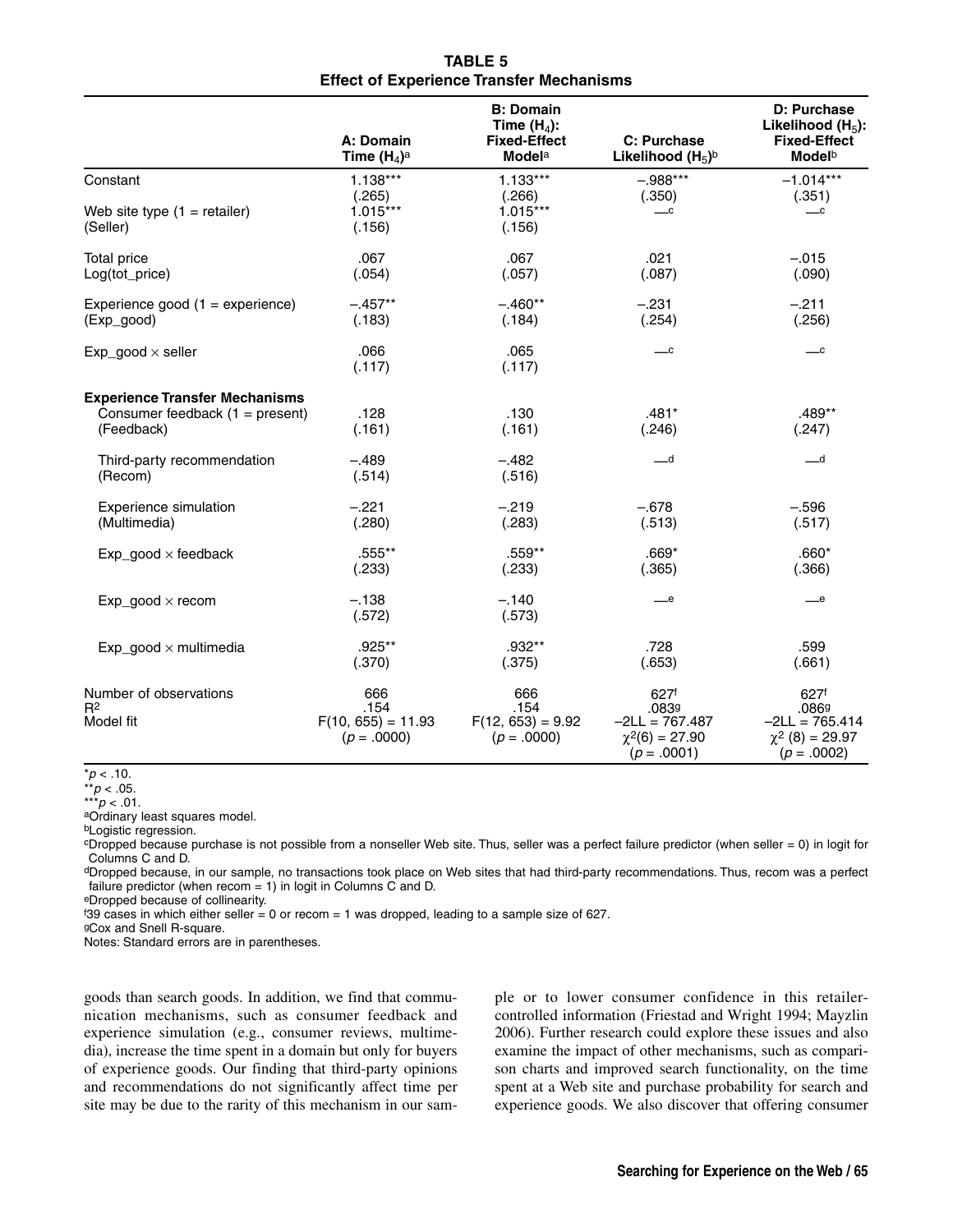

#### $*p$  < .10.  $*p < .01$ .

aDropped because, in our sample, no transactions took place on Web sites that had third-party recommendations (recom). Thus, recom was a perfect failure predictor for purchase likelihood in logit (when recom  $= 1$ ).

feedback increases the likelihood that consumers will purchase from that seller, but this impact is greater for experience than for search products. Finally, we show that buyers of experience goods are less likely to be information free riders; they are more inclined than buyers of search goods to buy from the Web site from which they obtain the most product information. This finding echoes arguments presented by others (Alba et al. 1997; Lynch and Ariely 2000) that reducing the cost of searching for quality information lowers price sensitivity and provides an incentive for vendors of experience goods to provide this information.

Finally, we find evidence that consumer information search on the Internet is much more extensive than previously reported. Although prior research has suggested that online search is extremely limited (Brynjolfsson and Smith 2000; Johnson et al. 2004; Steckel et al. 2005), we find (even after discarding sessions with average page times in excess of 5 minutes) that though consumers only visit 3.4 domains, they spend an average of 78 minutes on product search and view an average of 124 Web pages for each transaction. Thus, although consumers do not engage in extensive comparison shopping across retailers, it seems evident that they engage in extensive online search. Further research could examine the different components of this search, including time spent gathering general information about the product category, time spent gathering specific information about products, and time spent completing transactions after product choice has been made. Such an analysis would require more detailed, page-level data.

From a theoretical standpoint, this article points to the continued relevance of the search/experience paradigm for consumer behavior. Importantly, it is no longer the amount of search or the perceived ability to assess product quality before purchase that distinguishes search from experience goods; rather, it is the type of information sought and the way this information is accessed and processed by the consumer. More generally, these results suggest a richer conceptualization of information search than that offered by traditional economic models (e.g., Stigler 1961), in which search is defined as the number of retailers from which price information is gathered and the costs of processing different types of information are assumed to be identical. By incorporating behavioral approaches, in which different types of information are associated with different decision processes and outcomes (Bettman et al. 1993; Häubl and Trifts 2000; Lurie 2004), this article offers insights not captured by traditional models of search.

#### **Limitations**

Although the preliminary experiment complements the browsing data by demonstrating differences between offline and online settings, college students are unlikely to have substantial experience with some of these products, which limits the ability to generalize the experimental results. In addition, although empirical data on the browsing behavior of a representative sample of U.S. consumers increase external validity, there are several limitations. In particular, we are unable to tell whether the differences we observe in search behavior for search and experience goods are due to differences in the type of information accessed, the way this information is presented by the seller, or the way this information is processed by the consumer. In particular, differences in the presentation of search and experience attributes on Web sites may drive the differences in search behavior that we observe. In addition, we are unable to separate experiential, nondirected behavior from goal-directed search (Hoffman and Novak 1996). Another limitation stems from the unavailability of URL information in our data set; instead, we are limited to domain-level information. The availability of URL information would permit a more detailed assessment of the underlying data viewed by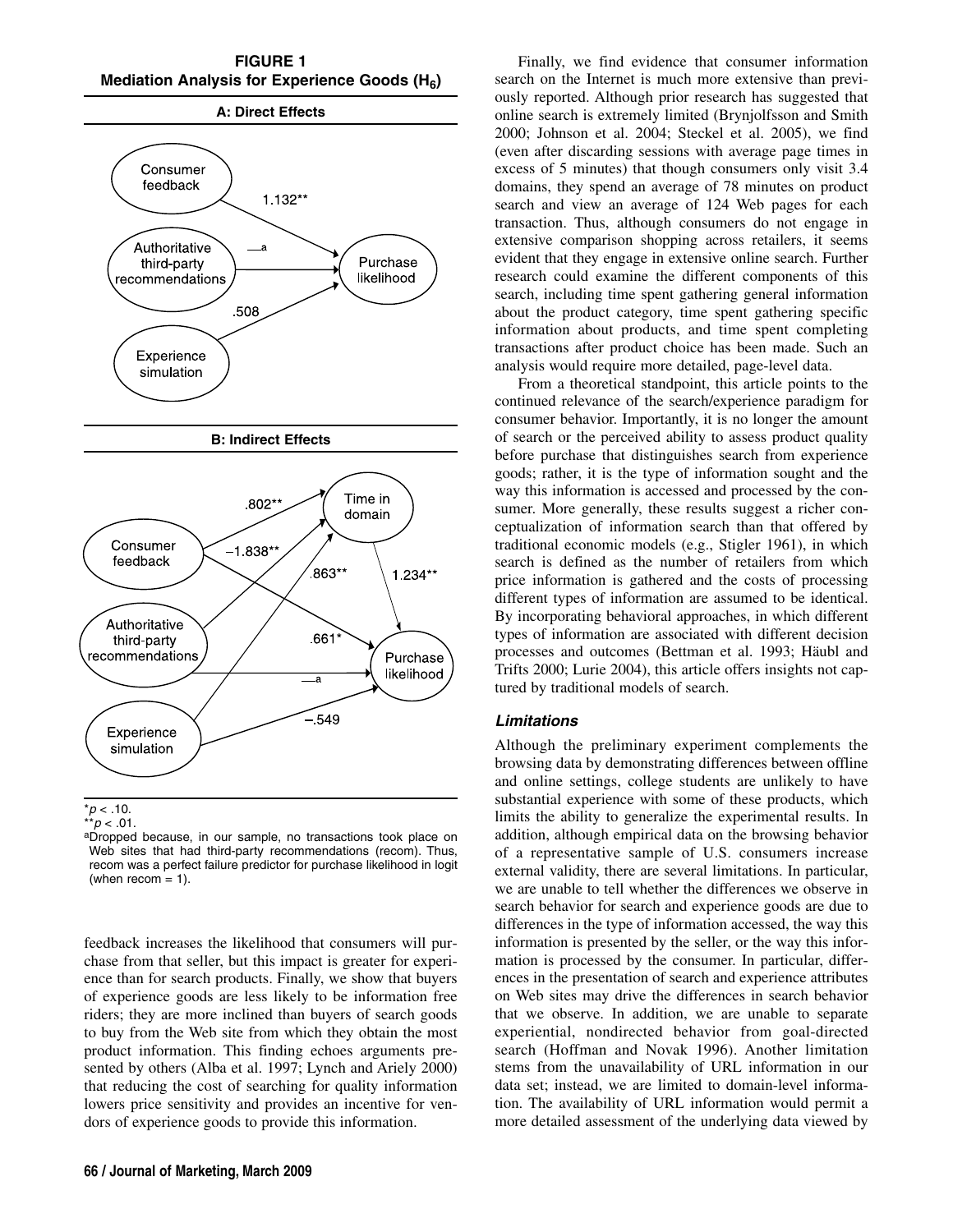the consumer (Montgomery et al. 2004). Perhaps further research could examine these issues experimentally, because increased privacy concerns make access to URL information unlikely.

#### **Managerial Implications**

We envision three broad implications of our empirical findings for marketing managers and Web site designers. First, differences in search and purchase characteristics between search and experience goods emphasize the need for differences in Web site design for the two product categories. For experience goods, consumers are likely to benefit from more complex and informative Web sites that incorporate multimedia presentations and consumer feedback to illustrate product features. For these goods, the Internet provides a convenient channel to disseminate quality information and "experience" the product before purchase. Second, because free riding is more acute for search than for experience goods, investments in superior and feature-rich Web sites are more valuable for vendors of experience goods. For search goods, investments in consumer feedback mechanisms may not be as important; vendors of search goods may benefit from strategies that enable them to sell at lower cost. For these goods, benefits accrue primarily to the consumer, perhaps necessitating an independent third party that provides such information for multiple vendors. In addition, retailers with sophisticated information technology infrastructures that incorporate consumer feedback, third-party recommendations, and multimedia presentations at the Web site will benefit more by focusing on experience than on search goods. Third, the availability of recommendations from other consumers has a greater impact on time spent at the Web site and purchase likelihood than third-party recommendations or multimedia content. This seems to be well understood by online vendors: Among the 667 vendors in our data set, approximately 36% implement consumer feedback systems, more than 10% present multimedia content, but less than 6% publish third-party recommendations.

#### **Further Research**

Further research could extend these results to other products and services. This might involve an examination of the theoretical antecedents, as in the experiment, or the behavioral consequences, as in the browsing, free-riding, and purchase behavior analyzed here. More generally, such an analysis would provide an important link among research on product characteristics, consumer perceptions, consumer behavior, and industry practices—variables that have typically been analyzed in separate research streams. Other research could examine the reasons consumers believe that they can or cannot evaluate product quality before purchase for different types of goods. Further research could also assess the extent to which differences in perception and

behavior vary across consumers and are moderated by individual differences, such as involvement and risk aversion.

We draw on Nelson's (1970, 1974) original classification because of its extensive history in the marketing literature and to examine whether it provides insights into online consumer behavior. Our results show that Nelson's classification is still relevant in the online context. Despite its support in the prior literature and in the offline version of our preliminary experiment, the particulars of Nelson's classification of the six products in our study might be contested in two specific ways. First, it might be argued that cameras are search goods, because of attribute-driven benefits, and that garden and patio products are experience goods, because of their tactile nature. Using this alternative classification, we find stronger results in terms of number of pages searched and time per page. Second, it might be argued that other approaches to product classification—such as Peterson, Balasubramanian, and Bronnenberg's (1997) classification based on purchase frequency, tangibility, and differentiation or Weathers, Sharma, and Wood's (2007) classification based on the perceived need to see, touch, or hear a product versus read manufacturer-provided information about product attributes—are more relevant in the online context. As our preliminary experiment shows, using consumers' perceived ability to assess product quality as a mechanism for classifying search versus experience goods is indeed problematic because the results are contingent on the channel context and may be nondiagnostic in online settings (Weathers and Makienko 2006; Weathers, Sharma, and Wood 2007). Thus, further research could examine how alternative product classifications provide additional insights into online consumer behavior.

Other research could provide a more detailed assessment of the ways information is processed for experience versus search goods. For example, purchasers of experience goods may engage in more compensatory processing than purchasers of search goods. Process-tracing studies might be used to examine this issue. Furthermore, patterns of information search for experience and search goods may evolve differently over time as consumers become more conversant with online shopping and gain more product experience. In addition, online consumers' willingness to share their experiences suggests an opportunity to study postpurchase differences between search and experience goods. It is also important to assess whether our results are applicable to traditional retail environments, which often allow consumers to try out and experience products, and to examine in more detail the interplay between patterns of information search and purchase behavior across traditional and online channels. Finally, because our study reveals important differences in the mechanics of search between different products, further research could develop new product classifications based on how consumers search for and purchase products online.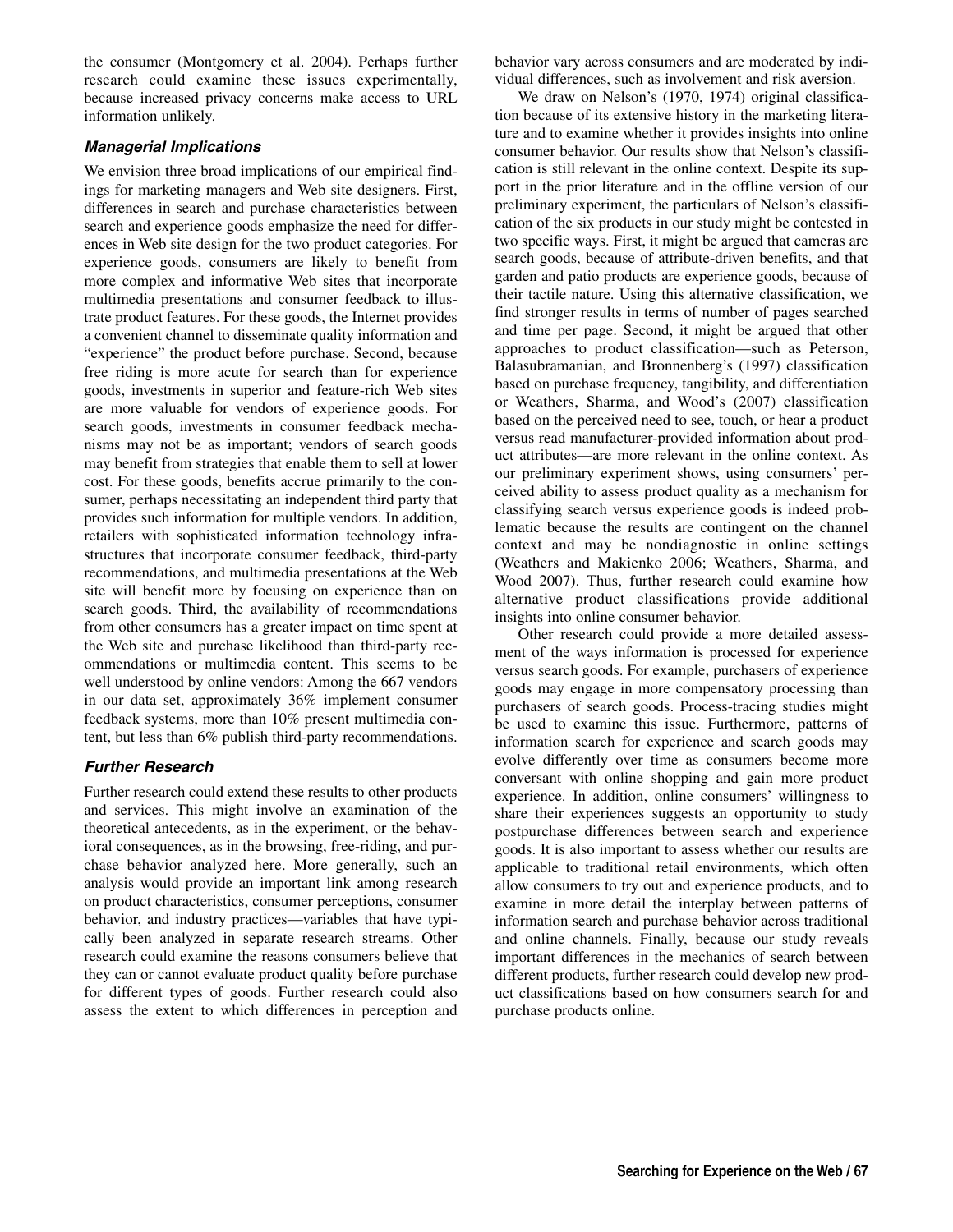#### **REFERENCES**

- Alba, Joseph, John Lynch, Barton Weitz, Chris Janiszewski, Richard Lutz, Alan Sawyer, and Stacy Wood (1997), "Interactive Home Shopping: Consumer, Retailer, and Manufacturer Incentives to Participate in Electronic Marketplaces," *Journal of Marketing*, 61 (July), 38–53.
- Bettman, James R., Eric J. Johnson, Mary Frances Luce, and John W. Payne (1993), "Correlation, Conflict and Choice," *Journal of Experimental Psychology: Learning, Memory, and Cognition*, 19 (July), 931–51.
	- ———, ———, and John W. Payne (1990), "A Componential Analysis of Cognitive Effort in Choice," *Organizational Behavior and Human Decision Processes*, 45 (February), 111–39.
- Bloom, Paul N. and James E. Pailin Jr. (1995), "Using Information Situations to Guide Marketing Strategy," *Journal of Consumer Marketing*, 12 (2), 19–27.
- Brynjolfsson, Erik and Michael D. Smith (2000), "Frictionless Commerce? A Comparison of Internet and Conventional Retailers," *Management Science*, 46 (April), 563–85.
- Bucklin, Randolph E. and Catarina Sismeiro (2003), "A Model of Web Site Browsing Behavior Estimated on Clickstream Data," *Journal of Marketing Research*, 40 (August), 249–67.
- Cameron, A. Colin and Pravin K. Trivedi (2005), *Microeconometrics: Methods and Applications*. New York: Cambridge.
- Carlton, Dennis W. and Judith A. Chevalier (2001), "Free-Riding and Sales Strategies for the Internet," *Journal of Industrial Economics*, 49 (December), 441–61.
- Chevalier, Judith A. and Dina Mayzlin (2006), "The Effect of Word of Mouth on Sales: Online Book Reviews," *Journal of Marketing Research*, 43 (August), 345–54.
- Coupey, Eloise (1994), "Restructuring: Constructive Processing of Information Displays in Consumer Choice," *Journal of Consumer Research*, 21 (June), 83–99.
- Daft, Richard L. and Robert H. Lengel (1984), "Information Richness: A New Approach to Manager Information Processing and Organization Design," in *Research in Organization Behavior*, Vol. 6, Barry Staw and L.L. Cummings, eds. Greenwich, CT: JAI Press, 191–233.
- Darby, Michael R. and Edi Karni (1973), "Free Competition and the Optimal Amount of Fraud," *Journal of Law and Economics*, 16 (April), 67–88.
- Diehl, Kristin (2005), "When Two Rights Make a Wrong: Searching Too Much in Ordered Environments," *Journal of Marketing Research*, 42 (August), 313–22.
- Ford, Gary T., Darlene B. Smith, and John L. Swasy (1988), "An Empirical Test of the Search, Experience and Credence Attributes Framework," in *Advances in Consumer Research*, Vol. 15, Michael J. Houston, ed. Provo, UT: Association for Consumer Research, 239–44.

-, and ——— (1990), "Consumer Skepticism of Advertising Claims: Testing Hypotheses from Economics of Information," *Journal of Consumer Research*, 16 (March), 433–41.

- Franke, George R., Bruce A. Huhmann, and David L. Mothersbaugh (2004), "Information Content and Consumer Readership of Print Ads: A Comparison of Search and Experience Products," *Journal of the Academy of Marketing Science*, 32 (Winter), 20–31.
- Friestad, Marian and Peter Wright (1994), "The Persuasion Knowledge Model: How People Cope with Persuasion Attempts," *Journal of Consumer Research*, 21 (June), 1–31.
- Garner, Wendell R. (1962), *Uncertainty and Structure as Psychological Concepts*. New York: John Wiley & Sons.
- Godes, David and Dina Mayzlin (2004), "Using Online Conversations to Study Word-of-Mouth Communication," *Marketing Science*, 23 (4), 545–60.
- Greene, William H. (2003), *Econometric Analysis*, 5th ed. New York: McMillian.
- Ha, Hong-Youl (2002), "The Effects of Consumer Risk Perception on Pre-Purchase Information in Online Auctions: Brand, Wordof-Mouth, and Customized Information," *Journal of Computer-Mediated Communication*, 8 (October), (accessed February 15, 2007), [available at http://jcmc.indiana.edu/vol8/issue1/ha. html].
- Ha, Young-Won and Stephen J. Hoch (1989), "Ambiguity, Processing Strategy, and Advertising-Evidence Interactions," *Journal of Consumer Research*, 16 (December), 354–60.
- Häubl, Gerald and Valerie Trifts (2000), "Consumer Decision Making in Online Shopping Environments: The Effects of Interactive Decision Aids," *Marketing Science*, 19 (Winter),  $4 - 21$ .
- Hoch, Stephen J. and John Deighton (1989), "Managing What Consumers Learn from Experience," *Journal of Marketing*, 53 (April), 1–20.
- and Young-Won Ha (1986), "Consumer Learning: Advertising and the Ambiguity of Product Experience," *Journal of Consumer Research*, 13 (September), 221–33.
- Hoffman, Donna L. and Thomas P. Novak (1996), "Marketing in Hypermedia Computer-Mediated Environments: Conceptual Foundations," *Journal of Marketing*, 60 (July), 50–68.
- Hsieh, Yi-Ching, Hung-Chang Chiu, and Mei-Yi Chiang (2005), "Maintaining a Committed Online Customer: A Study Across Search-Experience-Credence Products," *Journal of Retailing*, 81 (1), 75–82.
- Jacoby, Jacob, James J. Jaccard, Imran Currim, Alfred Kuss, Asim Ansari, and Tracy Troutman (1994), "Tracing the Impact of Item-by-Item Information Accessing on Uncertainty Reduction," *Journal of Consumer Research*, 21 (September), 291–303.
- Johnson, Eric J., Steven Bellman, and Gerald L. Lohse (2003), "Cognitive Lock-In and the Power Law of Practice," *Journal of Marketing*, 67 (April), 62–75.
- Wendy W. Moe, Peter S. Fader, Steven Bellman, and Gerald L. Lohse (2004), "On the Depth and Dynamics of Online Search Behavior," *Management Science*, 50 (March), 299–308.
- and John W. Payne (1985), "Effort and Accuracy in Choice," *Management Science*, 31 (April), 395–414.
- and Edward J. Russo (1984), "Product Familiarity and Learning New Information," *Journal of Consumer Research*, 11 (June), 542–60.
- Johnson, Michael D. (1984), "Consumer Choice Strategies for Comparing Noncomparable Alternatives," *Journal of Consumer Research*, 11 (December), 741–53.
- (1988), "Comparability and Hierarchical Processing in Multialternative Choice," *Journal of Consumer Research*, 15 (December), 303–314.
- Klein, Lisa R. (1998), "Evaluating the Potential of Interactive Media Through a New Lens: Search Versus Experience Goods," *Journal of Business Research*, 41 (March), 195–203.
- and Gary T. Ford (2003), "Consumer Search for Information in the Digital Age: An Empirical Study of Prepurchase Search for Automobiles," *Journal of Interactive Marketing*, 17 (Summer), 29–49.
- Koch, James V. and Richard J. Cebula (2002), "Price, Quality, and Service on the Internet: Sense and Nonsense," *Contemporary Economic Policy*, 20 (January), 25–37.
- Krishnan, Balaji C. and Michael D. Hartline (2001), "Brand Equity: Is It More Important in Services?" *Journal of Services Marketing*, 15 (5), 328–42.
- Lurie, Nicholas H. (2004), "Decision Making in Information-Rich Environments: The Role of Information Structure," *Journal of Consumer Research*, 30 (March), 473–86.